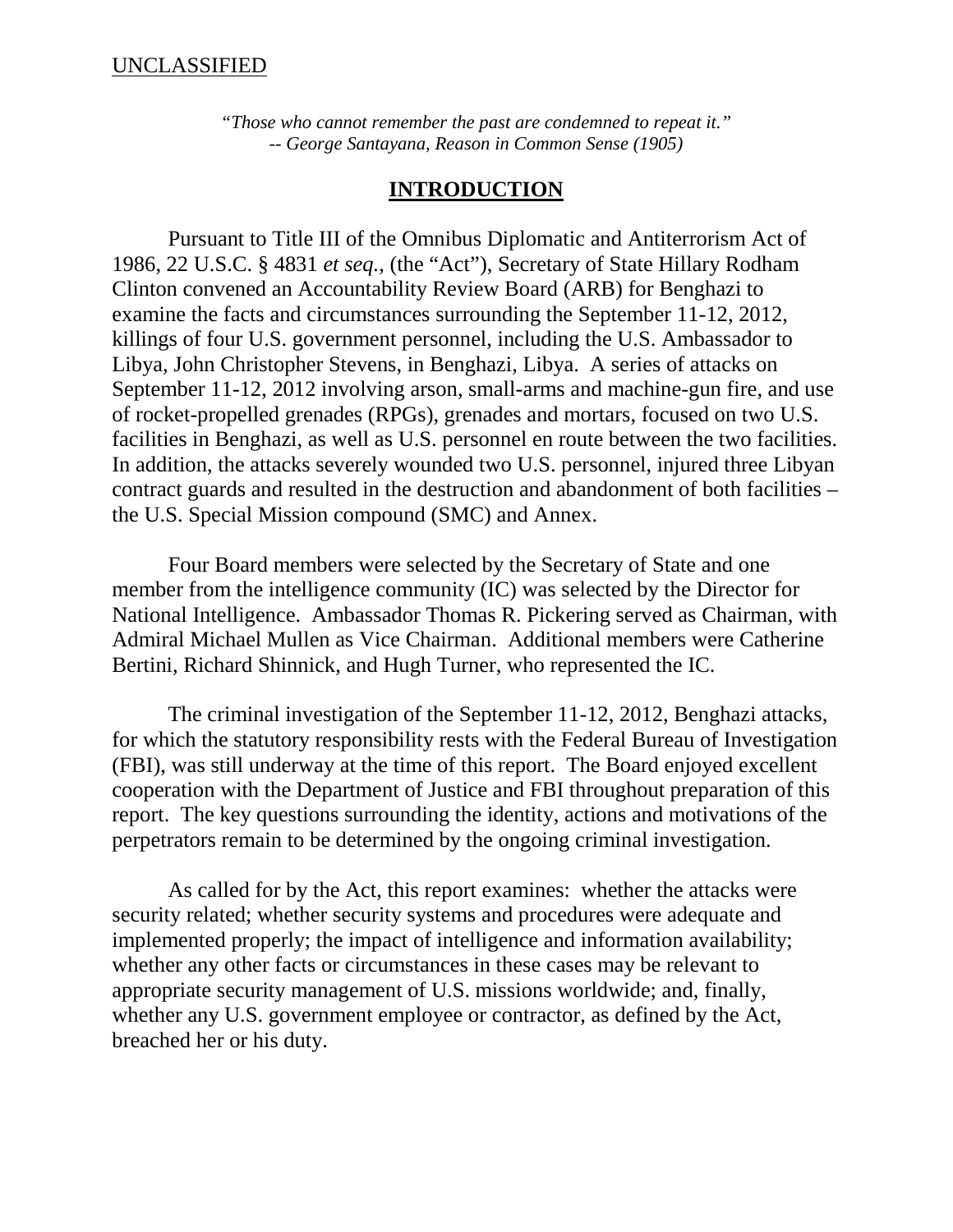#### UNCLASSIFIED  $-2 -$

The Benghazi attacks represented the first murder of a U.S. ambassador since 1988, and took place 11 years to the day after the terrorist attacks of September 11, 2001. Ambassador Stevens personified the U.S. commitment to a free and democratic Libya. His knowledge of Arabic, his ability to move in all sectors of the population, and his wide circle of friends, particularly in Benghazi, marked him as an exceptional practitioner of modern diplomacy. The U.S. Special Mission in Benghazi, established in November 2011, was the successor to his highly successful endeavor as Special Envoy to the rebel-led government that eventually toppled Muammar Qaddafi in fall 2011. The Special Mission bolstered U.S. support for Libya's democratic transition through engagement with eastern Libya, the birthplace of the revolt against Qaddafi and a regional power center.

The Benghazi attacks took place against a backdrop of significantly increased demands on U.S. diplomats to be present in the world's most dangerous places to advance American interests and connect with populations beyond capitals, and beyond host governments' reach. With State Department civilians at the forefront of U.S. efforts to stabilize and build capacity in Iraq, as the U.S. military draws down in Afghanistan, and with security threats growing in volatile environments where the U.S. military is not present – from Peshawar to Bamako – the Bureau of Diplomatic Security (DS) is being stretched to the limit as never before. DS overall has done a fine job protecting thousands of employees in some 273 U.S. diplomatic missions around the world. No diplomatic presence is without risk, given past attempts by terrorists to pursue U.S. targets worldwide. And the total elimination of risk is a non-starter for U.S. diplomacy, given the need for the U.S. government to be present in places where stability and security are often most profoundly lacking and host government support is sometimes minimal to nonexistent.

The Benghazi attacks also took place in a context in which the global terrorism threat as most often represented by al Qaeda (AQ) is fragmenting and increasingly devolving to local affiliates and other actors who share many of AQ's aims, including violent anti-Americanism, without necessarily being organized or operated under direct AQ command and control. This growing, diffuse range of terrorist and hostile actors poses an additional challenge to American security officers, diplomats, development professionals and decision-makers seeking to mitigate risk and remain active in high threat environments without resorting to an unacceptable total fortress and stay-at-home approach to U.S. diplomacy.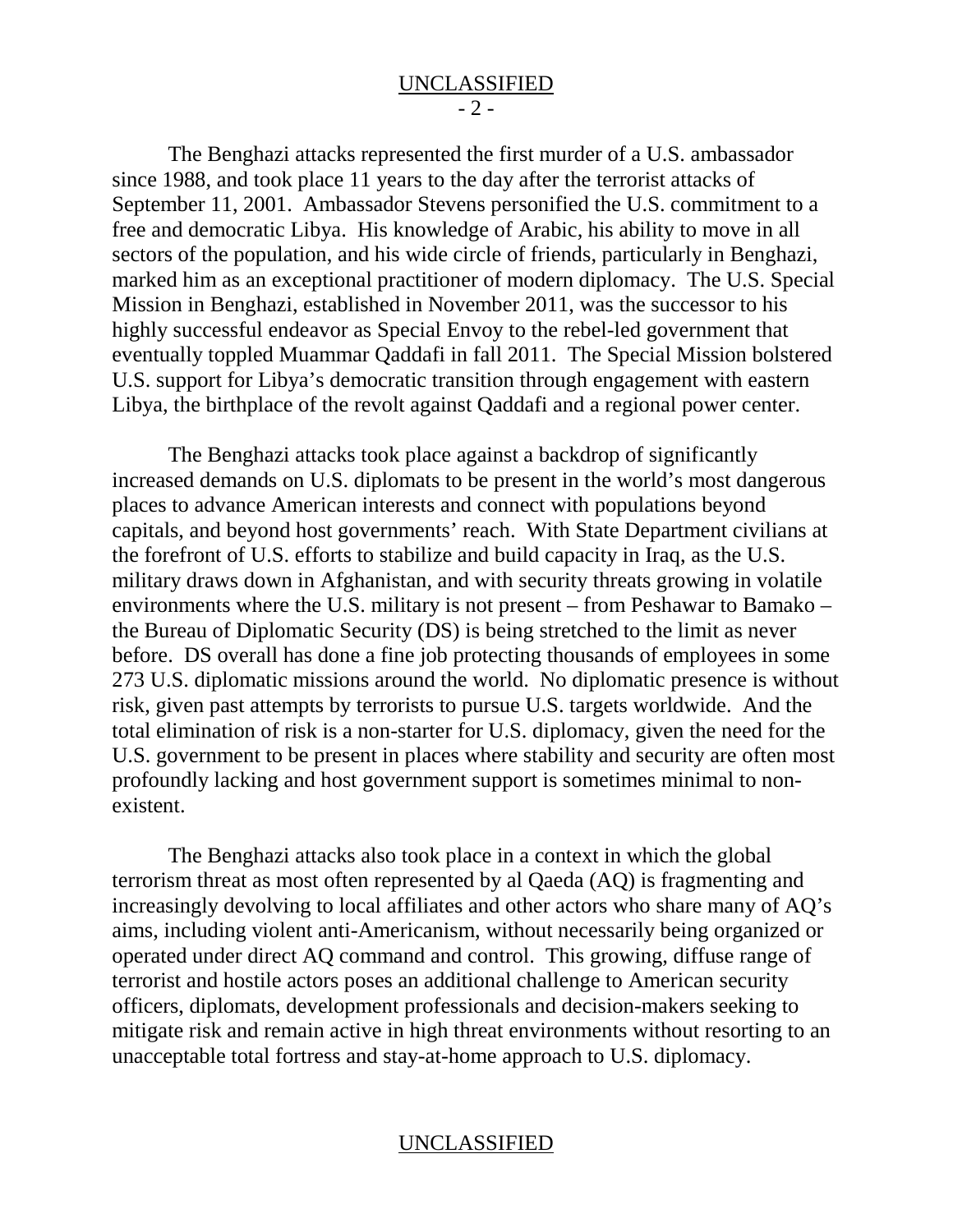#### UNCLASSIFIED - 3 -

For many years the State Department has been engaged in a struggle to obtain the resources necessary to carry out its work, with varying degrees of success. This has brought about a deep sense of the importance of husbanding resources to meet the highest priorities, laudable in the extreme in any government department. But it has also had the effect of conditioning a few State Department managers to favor restricting the use of resources as a general orientation. There is no easy way to cut through this Gordian knot, all the more so as budgetary austerity looms large ahead. At the same time, it is imperative for the State Department to be mission-driven, rather than resource-constrained – particularly when being present in increasingly risky areas of the world is integral to U.S. national security. The recommendations in this report attempt to grapple with these issues and err on the side of increased attention to prioritization and to fuller support for people and facilities engaged in working in high risk, high threat areas. The solution requires a more serious and sustained commitment from Congress to support State Department needs, which, in total, constitute a small percentage both of the full national budget and that spent for national security. One overall conclusion in this report is that Congress must do its part to meet this challenge and provide necessary resources to the State Department to address security risks and meet mission imperatives.

Mindful of these considerations, the ARB has examined the terrorist attacks in Benghazi with an eye towards how we can better advance American interests and protect our personnel in an increasingly complex and dangerous world. This Board presents its findings and recommendations with the unanimous conclusion that while the United States cannot retreat in the face of such challenges, we must work more rigorously and adeptly to address them, and that American diplomats and security professionals, like their military colleagues, serve the nation in an inherently risky profession. Risk mitigation involves two imperatives – engagement and security – which require wise leadership, good intelligence and evaluation, proper defense and strong preparedness and, at times, downsizing, indirect access and even withdrawal. There is no one paradigm. Experienced leadership, close coordination and agility, timely informed decision making, and adequate funding and personnel resources are essential. The selfless courage of the four Americans who died in the line of duty in Benghazi on September 11-12, 2012, as well as those who were injured and all those who valiantly fought to save their colleagues, inspires all of us as we seek to draw the right lessons from that tragic night.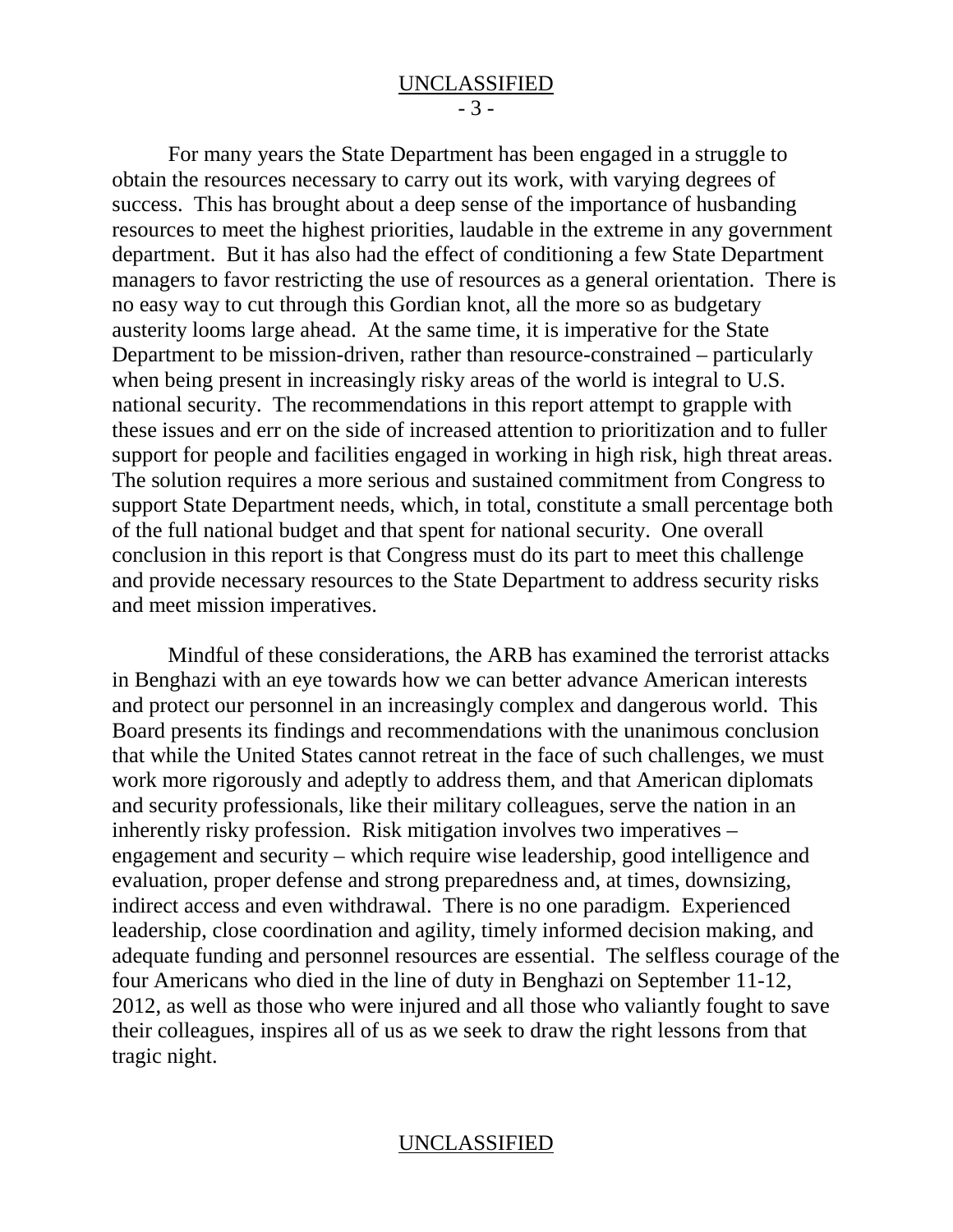### UNCLASSIFIED  $-4-$

## **EXECUTIVE OVERVIEW**

A series of terrorist attacks in Benghazi, Libya, on September 11-12, 2012, resulted in the deaths of four U.S. government personnel, Ambassador Chris Stevens, Sean Smith, Tyrone Woods, and Glen Doherty; seriously wounded two other U.S. personnel and injured three Libyan contract guards; and resulted in the destruction and abandonment of the U.S. Special Mission compound and Annex.

## **FINDINGS**

In examining the circumstances of these attacks, the Accountability Review Board for Benghazi determined that:

- 1. The attacks were security related, involving arson, small arms and machine gun fire, and the use of RPGs, grenades, and mortars against U.S. personnel at two separate facilities – the SMC and the Annex – and en route between them. Responsibility for the tragic loss of life, injuries, and damage to U.S. facilities and property rests solely and completely with the terrorists who perpetrated the attacks. The Board concluded that there was no protest prior to the attacks, which were unanticipated in their scale and intensity.
- 2. Systemic failures and leadership and management deficiencies at senior levels within two bureaus of the State Department (the "Department") resulted in a Special Mission security posture that was inadequate for Benghazi and grossly inadequate to deal with the attack that took place.

Security in Benghazi was not recognized and implemented as a "shared responsibility" by the bureaus in Washington charged with supporting the post, resulting in stove-piped discussions and decisions on policy and security. That said, Embassy Tripoli did not demonstrate strong and sustained advocacy with Washington for increased security for Special Mission Benghazi.

The short-term, transitory nature of Special Mission Benghazi's staffing, with talented and committed, but relatively inexperienced, American personnel often on temporary assignments of 40 days or less, resulted in diminished institutional knowledge, continuity, and mission capacity.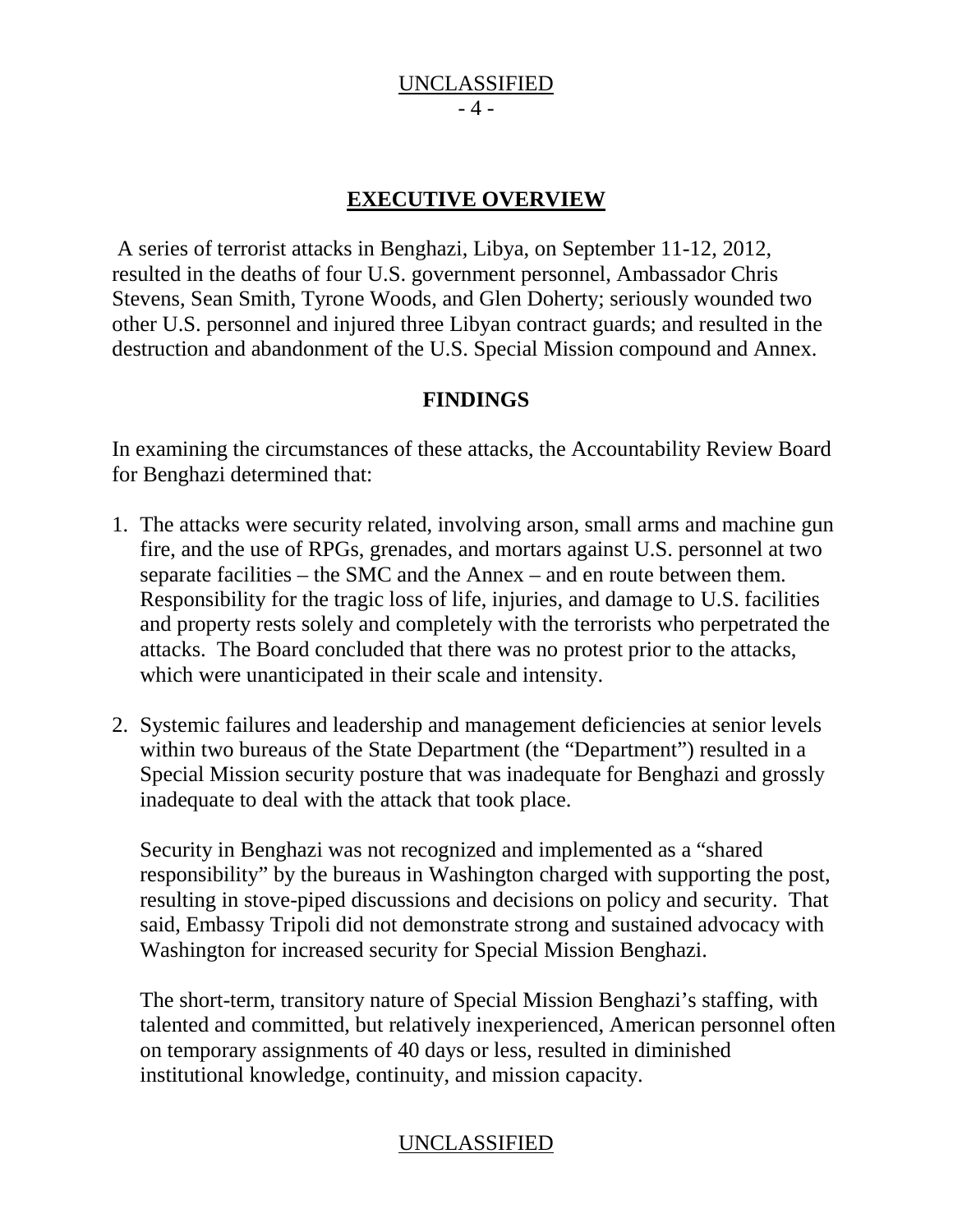## UNCLASSIFIED - 5 -

Overall, the number of Bureau of Diplomatic Security (DS) security staff in Benghazi on the day of the attack and in the months and weeks leading up to it was inadequate, despite repeated requests from Special Mission Benghazi and Embassy Tripoli for additional staffing. Board members found a pervasive realization among personnel who served in Benghazi that the Special Mission was not a high priority for Washington when it came to security-related requests, especially those relating to staffing.

The insufficient Special Mission security platform was at variance with the appropriate Overseas Security Policy Board (OSPB) standards with respect to perimeter and interior security. Benghazi was also severely under-resourced with regard to certain needed security equipment, although DS funded and installed in 2012 a number of physical security upgrades. These included heightening the outer perimeter wall, safety grills on safe area egress windows, concrete jersey barriers, manual drop-arm vehicle barriers, a steel gate for the Villa C safe area, some locally manufactured steel doors, sandbag fortifications, security cameras, some additional security lighting, guard booths, and an Internal Defense Notification System.

Special Mission Benghazi's uncertain future after 2012 and its "non-status" as a temporary, residential facility made allocation of resources for security and personnel more difficult, and left responsibility to meet security standards to the working-level in the field, with very limited resources.

In the weeks and months leading up to the attacks, the response from post, Embassy Tripoli, and Washington to a deteriorating security situation was inadequate. At the same time, the SMC's dependence on the armed but poorly skilled Libyan February 17 Martyrs' Brigade (February 17) militia members and unarmed, locally contracted Blue Mountain Libya (BML) guards for security support was misplaced.

Although the February 17 militia had proven effective in responding to improvised explosive device (IED) attacks on the Special Mission in April and June 2012, there were some troubling indicators of its reliability in the months and weeks preceding the September attacks. At the time of Ambassador Stevens' visit, February 17 militia members had stopped accompanying Special Mission vehicle movements in protest over salary and working hours.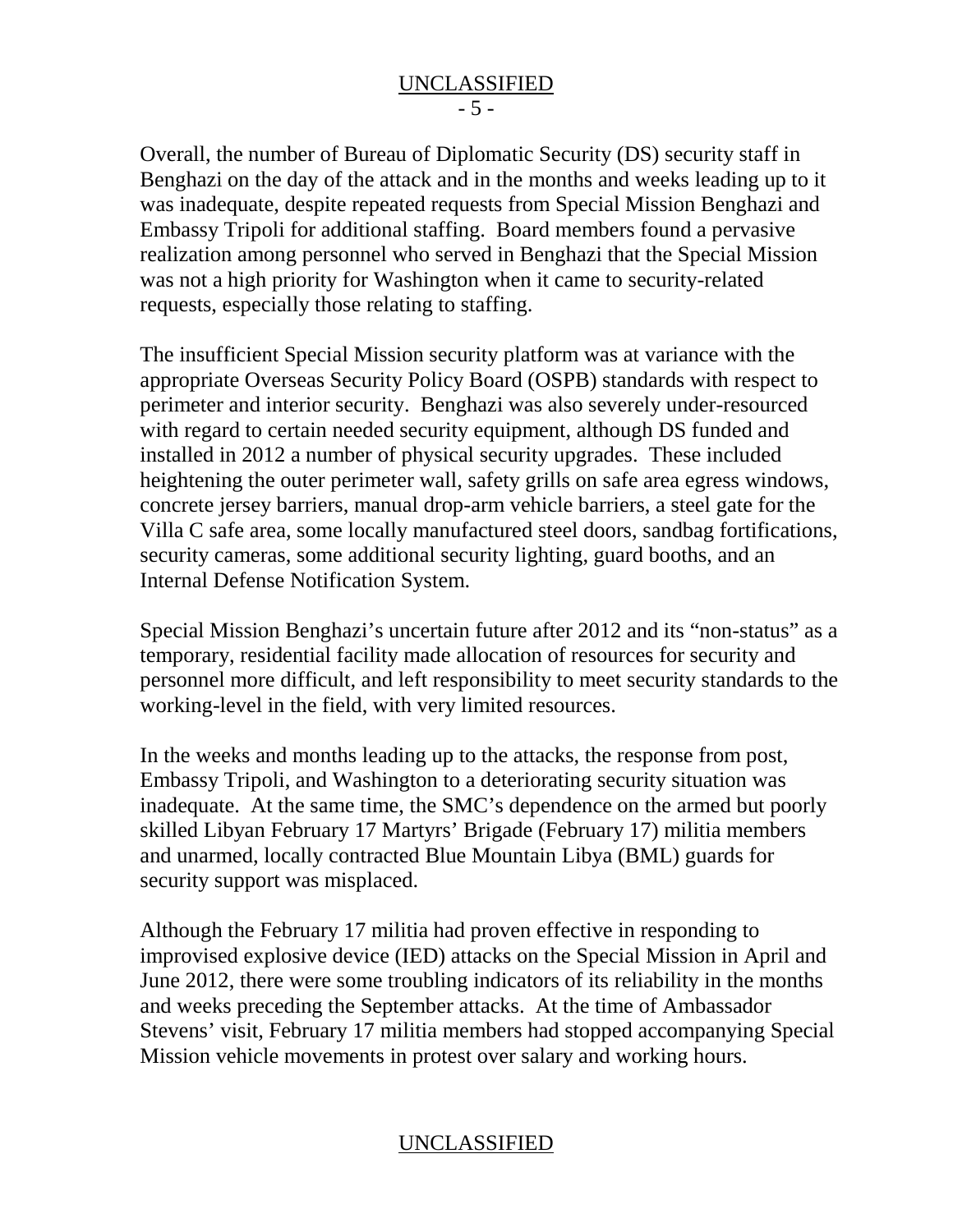## UNCLASSIFIED - 6 -

Post and the Department were well aware of the anniversary of the September 11, 2001 terrorist attacks but at no time were there ever any specific, credible threats against the mission in Benghazi related to the September 11 anniversary. Ambassador Stevens and Benghazi-based DS agents had taken the anniversary into account and decided to hold all meetings on-compound on September 11.

The Board found that Ambassador Stevens made the decision to travel to Benghazi independently of Washington, per standard practice. Timing for his trip was driven in part by commitments in Tripoli, as well as a staffing gap between principal officers in Benghazi. Plans for the Ambassador's trip provided for minimal close protection security support and were not shared thoroughly with the Embassy's country team, who were not fully aware of planned movements off compound. The Ambassador did not see a direct threat of an attack of this nature and scale on the U.S. Mission in the overall negative trendline of security incidents from spring to summer 2012. His status as the leading U.S. government advocate on Libya policy, and his expertise on Benghazi in particular, caused Washington to give unusual deference to his judgments.

Communication, cooperation, and coordination among Washington, Tripoli, and Benghazi functioned collegially at the working-level but were constrained by a lack of transparency, responsiveness, and leadership at the senior levels. Among various Department bureaus and personnel in the field, there appeared to be very real confusion over who, ultimately, was responsible and empowered to make decisions based on both policy and security considerations.

3. Notwithstanding the proper implementation of security systems and procedures and remarkable heroism shown by American personnel, those systems and the Libyan response fell short in the face of a series of attacks that began with the sudden penetration of the Special Mission compound by dozens of armed attackers.

The Board found the responses by both the BML guards and February 17 to be inadequate. The Board's inquiry found little evidence that the armed February 17 guards offered any meaningful defense of the SMC, or succeeded in summoning a February 17 militia presence to assist expeditiously.

The Board found the Libyan government's response to be profoundly lacking on the night of the attacks, reflecting both weak capacity and near absence of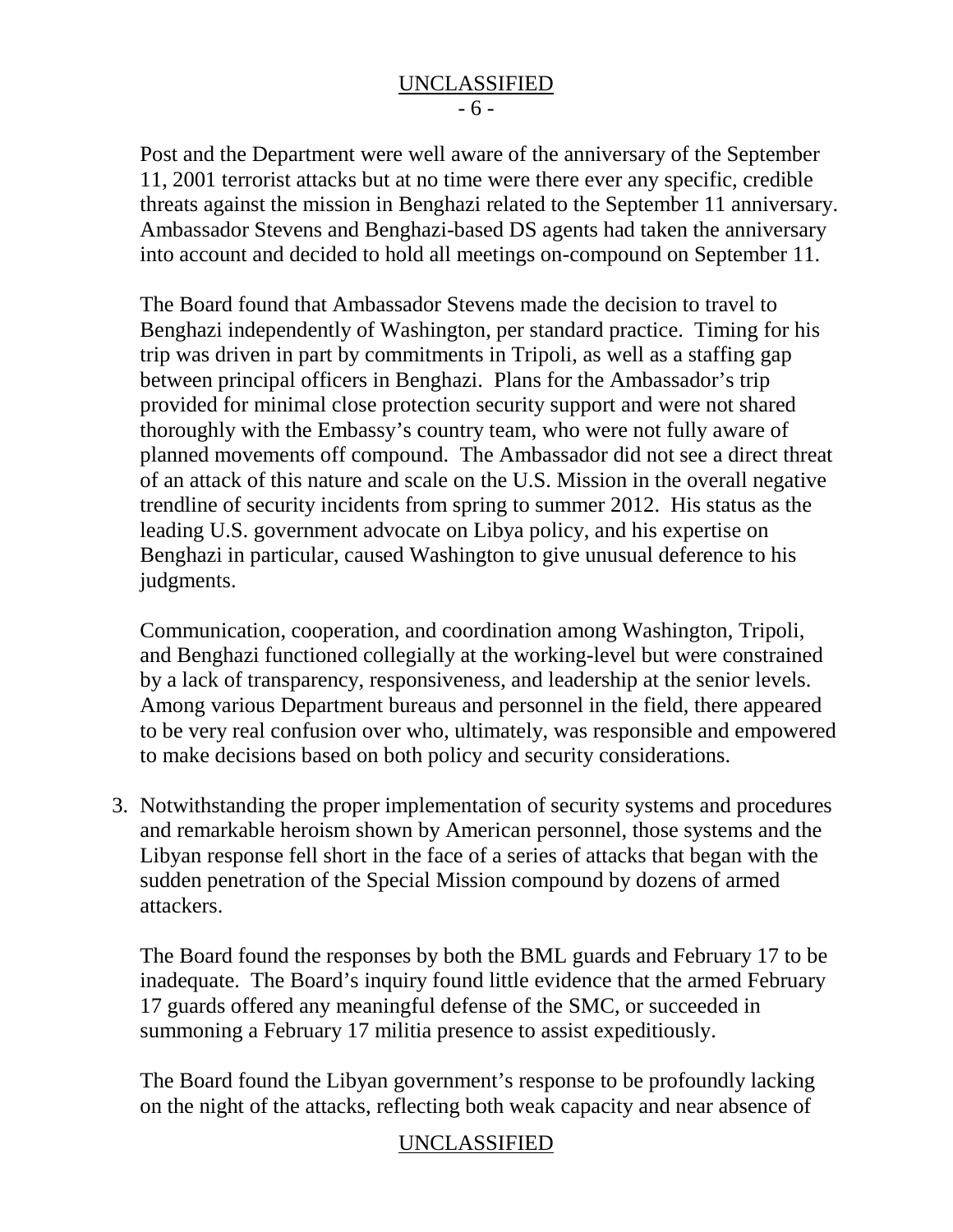## UNCLASSIFIED - 7 -

central government influence and control in Benghazi. The Libyan government did facilitate assistance from a quasi-governmental militia that supported the evacuation of U.S. government personnel to Benghazi airport. The Libyan government also provided a military C-130 aircraft which was used to evacuate remaining U.S. personnel and the bodies of the deceased from Benghazi to Tripoli on September 12.

The Board determined that U.S. personnel on the ground in Benghazi performed with courage and readiness to risk their lives to protect their colleagues, in a near impossible situation. The Board members believe every possible effort was made to rescue and recover Ambassador Stevens and Sean Smith.

The interagency response was timely and appropriate, but there simply was not enough time for armed U.S. military assets to have made a difference.

- 4. The Board found that intelligence provided no immediate, specific tactical warning of the September 11 attacks. Known gaps existed in the intelligence community's understanding of extremist militias in Libya and the potential threat they posed to U.S. interests, although some threats were known to exist.
- 5. The Board found that certain senior State Department officials within two bureaus demonstrated a lack of proactive leadership and management ability in their responses to security concerns posed by Special Mission Benghazi, given the deteriorating threat environment and the lack of reliable host government protection. However, the Board did not find reasonable cause to determine that any individual U.S. government employee breached his or her duty.

## **KEY RECOMMENDATIONS**

With the lessons of the past and the challenges of the future in mind, the Board puts forward recommendations in six core areas: Overarching Security Considerations; Staffing High Risk, High Threat Posts; Training and Awareness; Security and Fire Safety Equipment; Intelligence and Threat Analysis; and Personnel Accountability.

*OVERARCHING SECURITY CONSIDERATIONS*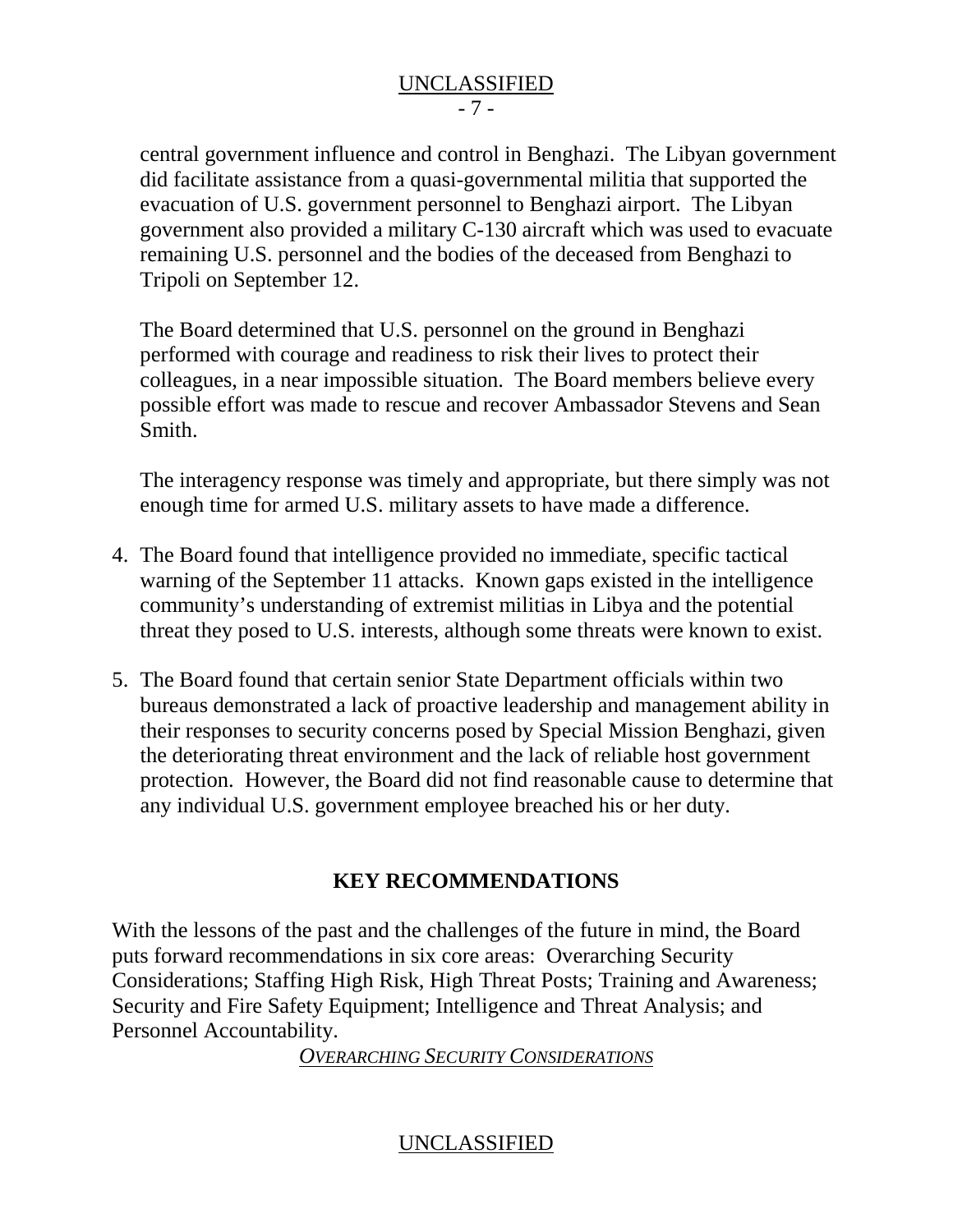- 1. The Department must strengthen security for personnel and platforms beyond traditional reliance on host government security support in high risk, high threat<sup>[1](#page-7-0)</sup> posts. The Department should urgently review the proper balance between acceptable risk and expected outcomes in high risk, high threat areas. While the answer cannot be to refrain from operating in such environments, the Department must do so on the basis of having: 1) a defined, attainable, and prioritized mission; 2) a clear-eyed assessment of the risk and costs involved; 3) a commitment of sufficient resources to mitigate these costs and risks; 4) an explicit acceptance of those costs and risks that cannot be mitigated; and 5) constant attention to changes in the situation, including when to leave and perform the mission from a distance. The United States must be self-reliant and enterprising in developing alternate security platforms, profiles, and staffing footprints to address such realities. Assessments must be made on a case-bycase basis and repeated as circumstances change.
- 2. The Board recommends that the Department re-examine DS organization and management, with a particular emphasis on span of control for security policy planning for all overseas U.S. diplomatic facilities. In this context, the recent creation of a new Diplomatic Security Deputy Assistant Secretary for High Threat Posts could be a positive first step if integrated into a sound strategy for DS reorganization.
- 3. As the President's personal representative, the Chief of Mission bears "direct and full responsibility for the security of [his or her] mission and all the personnel for whom [he or she is] responsible," and thus for risk management in the country to which he or she is accredited. In Washington, each regional Assistant Secretary has a corresponding responsibility to support the Chief of Mission in executing this duty. Regional bureaus should have augmented support within the bureau on security matters, to include a senior DS officer to report to the regional Assistant Secretary.
- 4. The Department should establish a panel of outside independent experts (military, security, humanitarian) with experience in high risk, high threat areas to support DS, identify best practices (from other agencies and other countries), and regularly evaluate U.S. security platforms in high risk, high threat posts.

<span id="page-7-0"></span><sup>&</sup>lt;sup>1</sup> The Board defines "high risk, high threat" posts as those in countries with high to critical levels of political violence and terrorism, governments of weak capacity, and security platforms that fall well below established standards.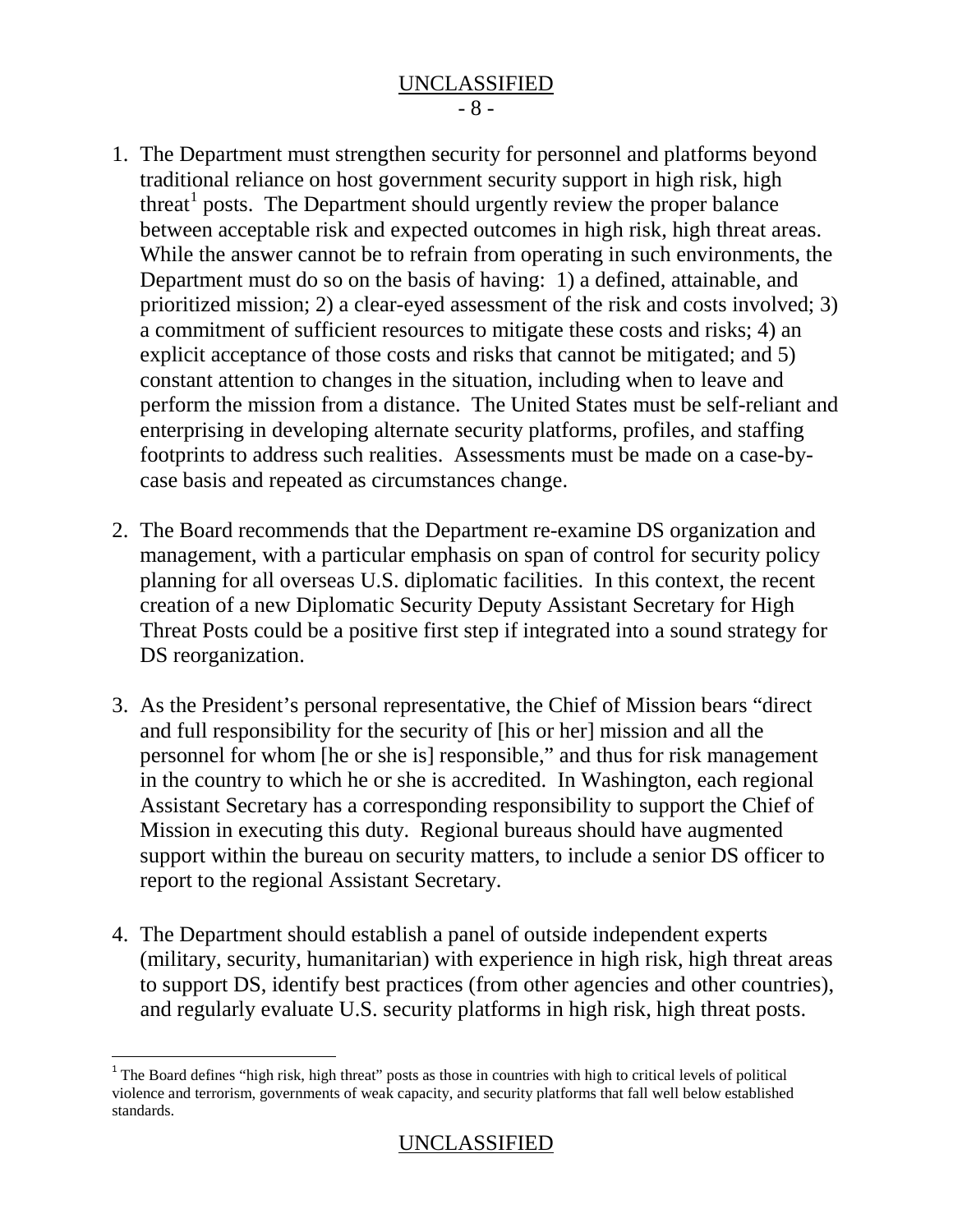## UNCLASSIFIED  $-9 -$

- 5. The Department should develop minimum security standards for occupancy of temporary facilities in high risk, high threat environments, and seek greater flexibility for the use of Bureau of Overseas Buildings Operations (OBO) sources of funding so that they can be rapidly made available for security upgrades at such facilities.
- 6. Before opening or re-opening critical threat or high risk, high threat posts, the Department should establish a multi-bureau support cell, residing in the regional bureau. The support cell should work to expedite the approval and funding for establishing and operating the post, implementing physical security measures, staffing of security and management personnel, and providing equipment, continuing as conditions at the post require.
- 7. The Nairobi and Dar es Salaam ARBs' report of January 1999 called for collocation of newly constructed State Department and other government agencies' facilities. All State Department and other government agencies' facilities should be collocated when they are in the same metropolitan area, unless a waiver has been approved.
- 8. The Secretary should require an action plan from DS, OBO and other relevant offices on the use of fire as a weapon against diplomatic facilities, including immediate steps to deal with urgent issues. The report should also include reviews of fire safety and crisis management training for all employees and dependents, safehaven standards and fire safety equipment, and recommendations to facilitate survival in smoke and fire situations.
- 9. Tripwires are too often treated only as indicators of threat rather than an essential trigger mechanism for serious risk management decisions and actions. The Department should revise its guidance to posts and require key offices to perform in-depth status checks of post tripwires.
- 10.Recalling the recommendations of the Nairobi and Dar es Salaam ARBs, the State Department must work with Congress to restore the Capital Security Cost Sharing Program at its full capacity, adjusted for inflation to approximately \$2.2 billion in fiscal year 2015, including an up to ten-year program addressing that need, prioritized for construction of new facilities in high risk, high threat areas. It should also work with Congress to expand utilization of Overseas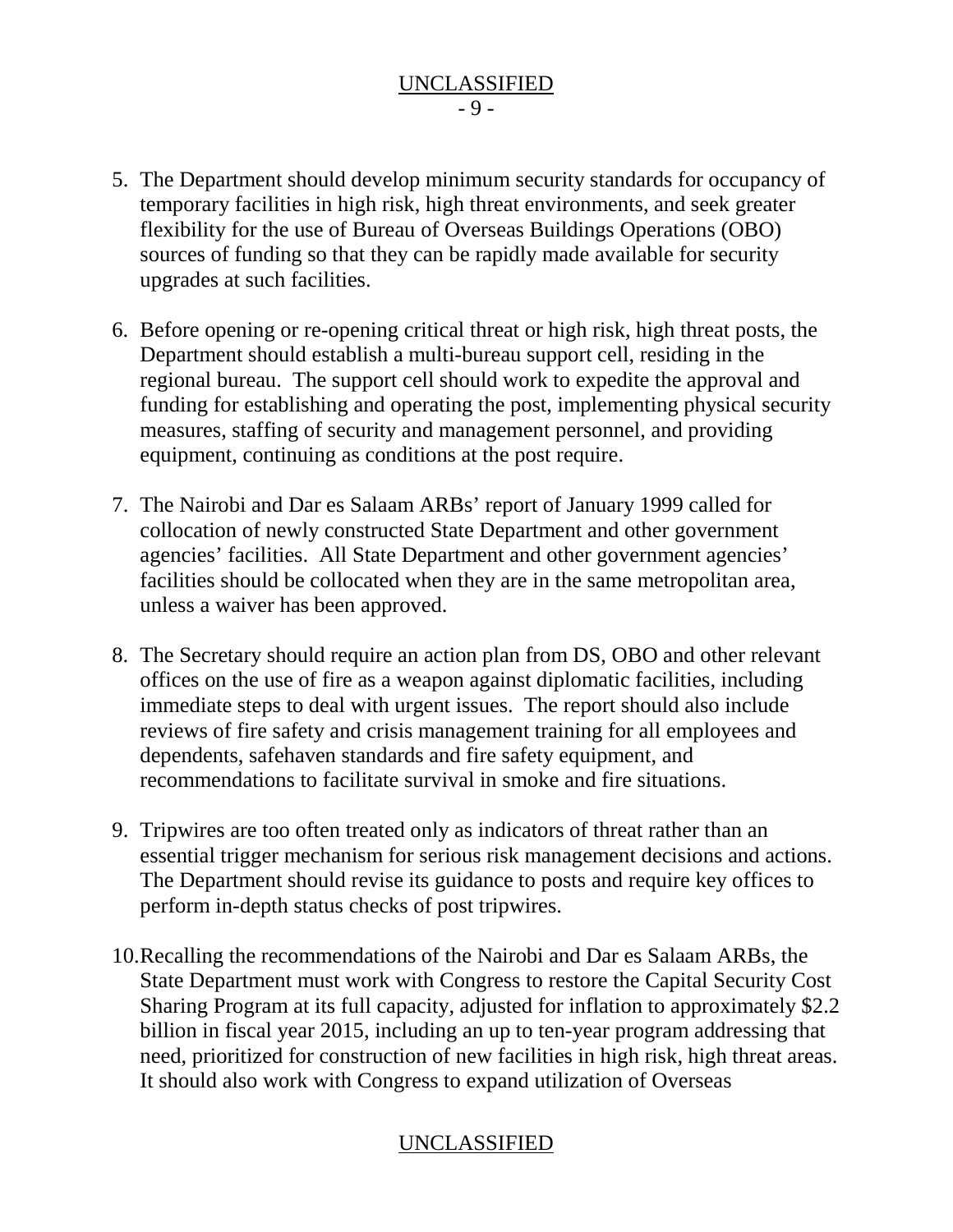## UNCLASSIFIED  $-10-$

Contingency Operations funding to respond to emerging security threats and vulnerabilities and operational requirements in high risk, high threat posts.

11.The Board supports the State Department's initiative to request additional Marines and expand the Marine Security Guard (MSG) Program – as well as corresponding requirements for staffing and funding. The Board also recommends that the State Department and DoD identify additional flexible MSG structures and request further resources for the Department and DoD to provide more capabilities and capacities at higher risk posts.

# *STAFFING HIGH RISK, HIGH THREAT POSTS*

- 12.The Board strongly endorses the Department's request for increased DS personnel for high- and critical-threat posts and for additional Mobile Security Deployment teams, as well as an increase in DS domestic staffing in support of such action.
- 13.The Department should assign key policy, program, and security personnel at high risk, high threat posts for a minimum of one year. For less critical personnel, the temporary duty length (TDY) length should be no less than 120 days. The ARB suggests a comprehensive review of human resources authorities with an eye to using those authorities to promote sending more experienced officers, including "When Actually Employed" (WAE) personnel, to these high risk, high threat locations, particularly in security and management positions for longer periods of time.
- 14.The Department needs to review the staffing footprints at high risk, high threat posts, with particular attention to ensuring adequate Locally Employed Staff (LES) and management support. High risk, high threat posts must be funded and the human resources process prioritized to hire LES interpreters and translators.
- 15.With increased and more complex diplomatic activities in the Middle East, the Department should enhance its ongoing efforts to significantly upgrade its language capacity, especially Arabic, among American employees, including DS, and receive greater resources to do so.

# *TRAINING AND AWARENESS*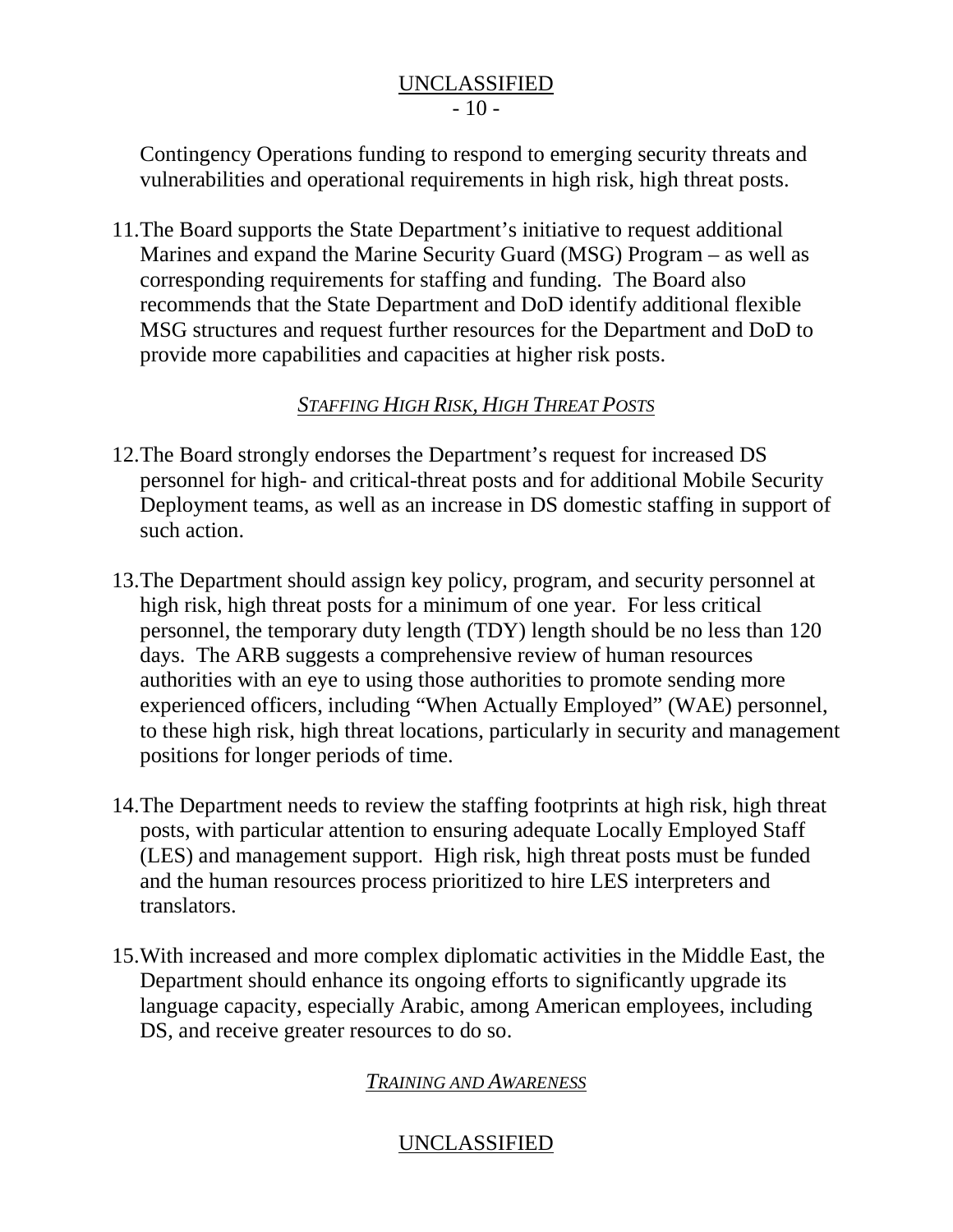## UNCLASSIFIED  $-11 -$

- 16.A panel of Senior Special Agents and Supervisory Special Agents should revisit DS high-threat training with respect to active internal defense and fire survival as well as Chief of Mission protective detail training.
- 17.The Diplomatic Security Training Center and Foreign Service Institute should collaborate in designing joint courses that integrate high threat training and risk management decision processes for senior and mid-level DS agents and Foreign Service Officers and better prepare them for leadership positions in high risk, high threat posts. They should consult throughout the U.S. government for best practices and lessons learned. Foreign Affairs Counter Threat training should be mandatory for high risk, high threat posts, whether an individual is assigned permanently or in longer-term temporary duty status.

## *SECURITY AND FIRE SAFETY EQUIPMENT*

- 18.The Department should ensure provision of adequate fire safety and security equipment for safehavens and safe areas in non-Inman/SECCA<sup>[2](#page-10-0)</sup> facilities, as well as high threat Inman facilities.
- 19.There have been technological advancements in non-lethal deterrents, and the State Department should ensure it rapidly and routinely identifies and procures additional options for non-lethal deterrents in high risk, high threat posts and trains personnel on their use.
- 20.DS should upgrade surveillance cameras at high risk, high threat posts for greater resolution, nighttime visibility, and monitoring capability beyond post.

## *INTELLIGENCE AND THREAT ANALYSIS*

21.Post-2001, intelligence collection has expanded exponentially, but the Benghazi attacks are a stark reminder that we cannot over-rely on the certainty or even likelihood of warning intelligence. Careful attention should be given to factors showing a deteriorating threat situation in general as a basis for improving

<span id="page-10-0"></span><sup>&</sup>lt;sup>2</sup> "Inman buildings" are diplomatic facilities that meet the mandatory minimum physical security standards established after the 1985 Inman Report about the 1983 Embassy and Marine barracks bombings in Lebanon. "SECCA" refers to the Secure Embassy Construction and Counterterrorism Act of 1999, passed by Congress after the 1998 Nairobi and Dar es Salaam Embassy bombings. SECCA mandated setback and other standards for newly acquired diplomatic facilities.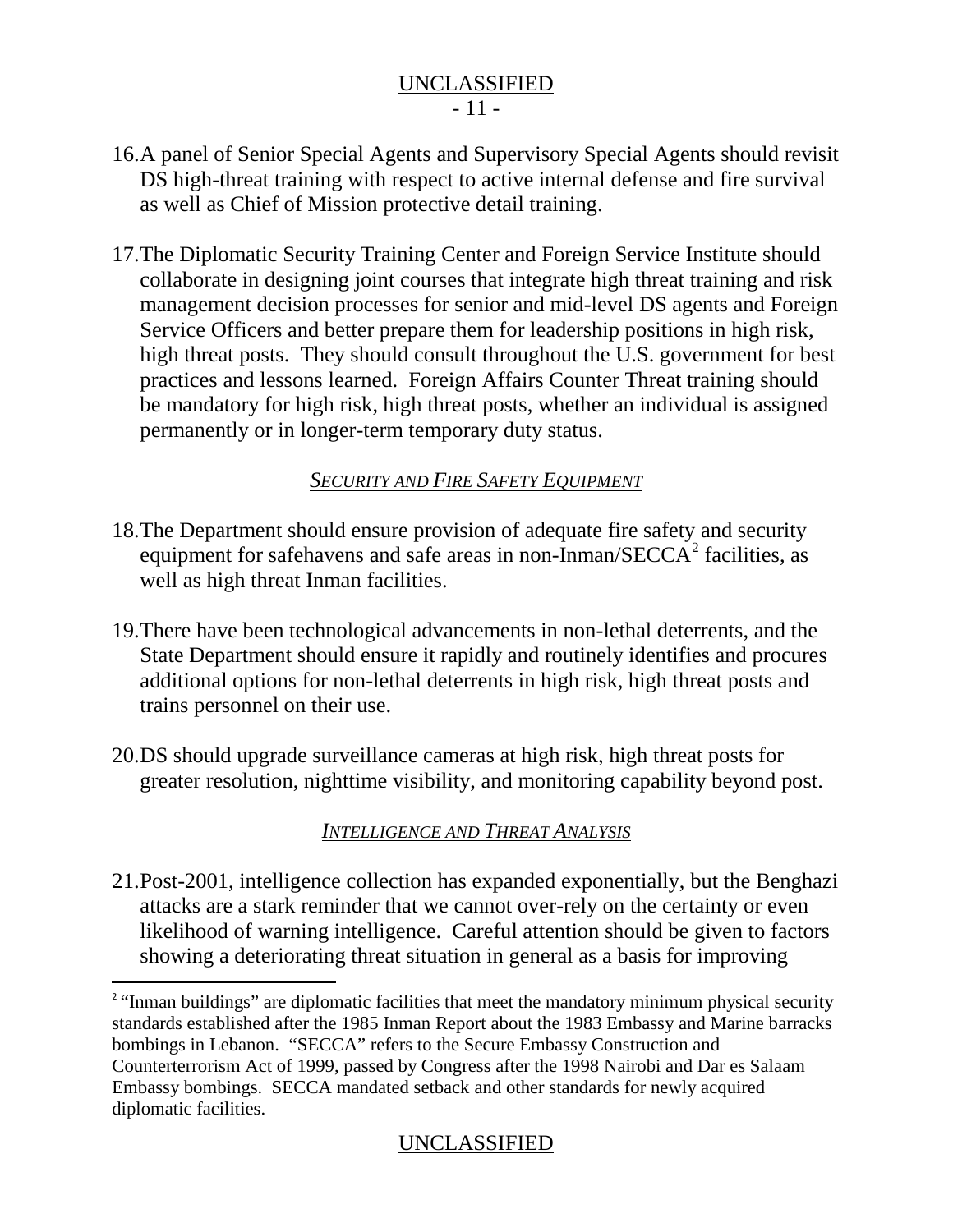security posture. Key trends must be quickly identified and used to sharpen risk calculations.

22.The DS Office of Intelligence and Threat Analysis should report directly to the DS Assistant Secretary and directly supply threat analysis to all DS components, regional Assistant Secretaries and Chiefs of Mission in order to get key security-related threat information into the right hands more rapidly.

## *PERSONNEL ACCOUNTABILITY*

- 23.The Board recognizes that poor performance does not ordinarily constitute a breach of duty that would serve as a basis for disciplinary action but is instead addressed through the performance management system. However, the Board is of the view that findings of unsatisfactory leadership performance by senior officials in relation to the security incident under review should be a potential basis for discipline recommendations by future ARBs, and would recommend a revision of Department regulations or amendment to the relevant statute to this end.
- 24. The Board was humbled by the courage and integrity shown by those on the ground in Benghazi and Tripoli, in particular the DS agents and Annex team who defended their colleagues; the Tripoli response team which mobilized without hesitation; those in Benghazi and Tripoli who cared for the wounded; and the many U.S. government employees who served in Benghazi under difficult conditions in the months leading up to the September 11-12 attacks. We trust that the Department and relevant agencies will take the opportunity to recognize their exceptional valor and performance, which epitomized the highest ideals of government service.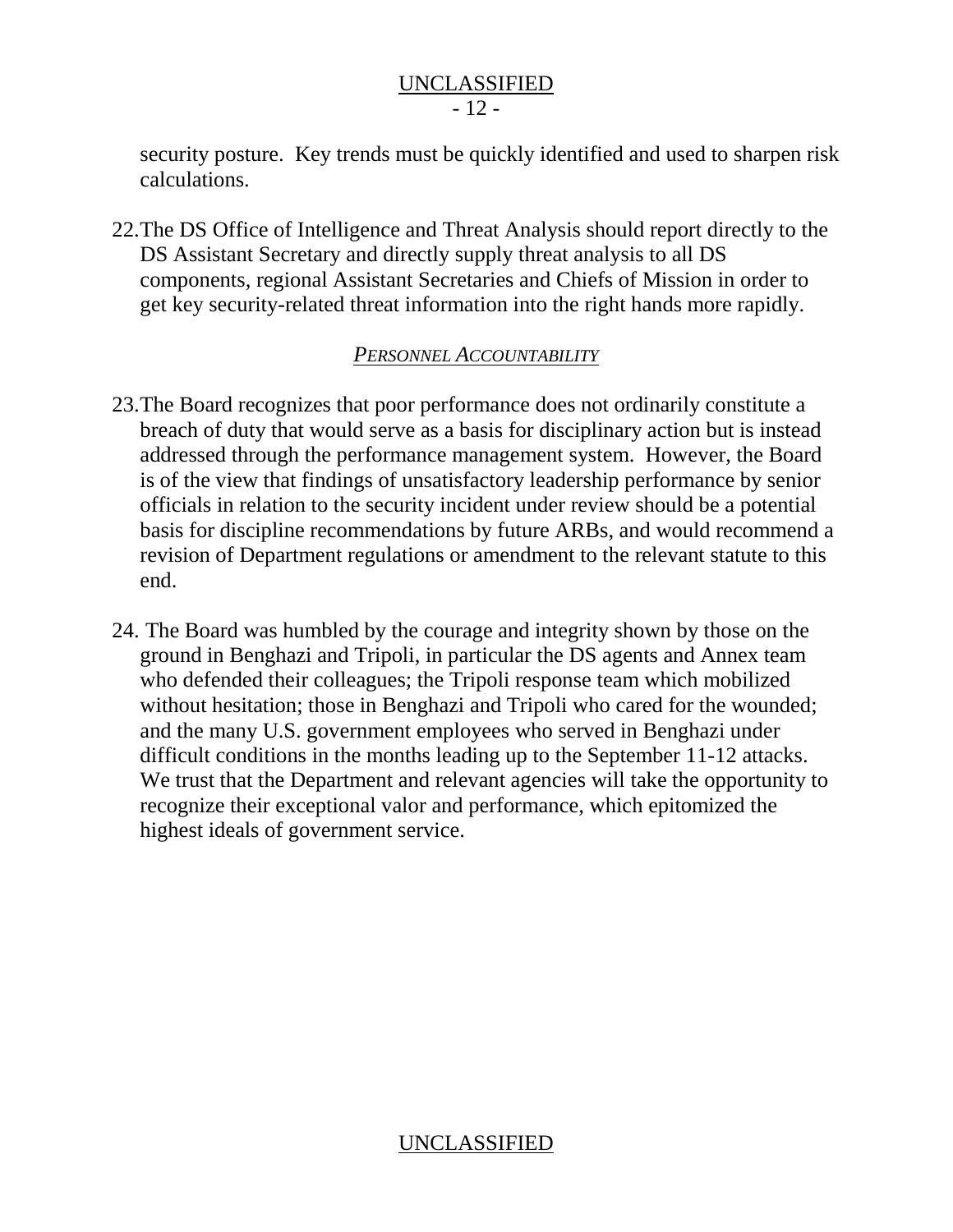## **POLITICAL AND SECURITY CONTEXT PRIOR TO THE ATTACKS**

On April 5, 2011, then-Special Envoy to the Libyan Transitional National Council (TNC) Chris Stevens arrived via a Greek cargo ship at the rebel-held city of Benghazi to re-establish a U.S. presence in Libya. The State Department had been absent from Libya since the Embassy in Tripoli suspended operations and evacuated its American personnel on February 25, 2011, amidst an escalating campaign by Muammar Qaddafi to suppress violently a popular uprising against his rule.

Benghazi, the largest city and historical power center in eastern Libya, was the launching point for the uprising against Qaddafi and a long time nexus of antiregime activism. It also served as the rebel-led Transitional National Council's base of operations. Eastern Libya (Cyrenaica) had long felt neglected and oppressed by Qaddafi, and there had been historic tensions between it and the rest of the country. Throughout Qaddafi's decades-long rule, eastern Libya consistently lagged behind Tripoli in terms of infrastructure and standard of living even as it was responsible for the vast majority of Libya's oil production. Stevens' presence in the city was seen as a significant sign of U.S. support for the TNC and a recognition of the resurgence of eastern Libya's political influence.

Benghazi was the seat of the Senussi monarchy until 1954, the site of a U.S. consulate, which was overrun by a mob and burned in 1967, and the place where Qaddafi began his 1969 revolution against the monarchy. Qaddafi's subsequent combination of oppression and neglect enhanced the city's sense of marginalization, and its after-effects were felt more widely in the eastern region where a Salafist jihadist movement took root. Jihadis from Benghazi engaged in Afghanistan against the Soviets and took up arms against U.S. forces in the post-2003 Iraq insurgency. Many of them reemerged in 2011 as leaders of anti-Qaddafi militias in eastern Libya.

Stevens initially operated from the Tibesti Hotel in downtown Benghazi. He was accompanied by a security contingent of 10 Diplomatic Security agents whose primary responsibilities were to provide personal protective services. Stevens' mission was to serve as the liaison with the TNC in preparation for a post-Qaddafi democratic government in Libya. By all accounts, he was extremely effective,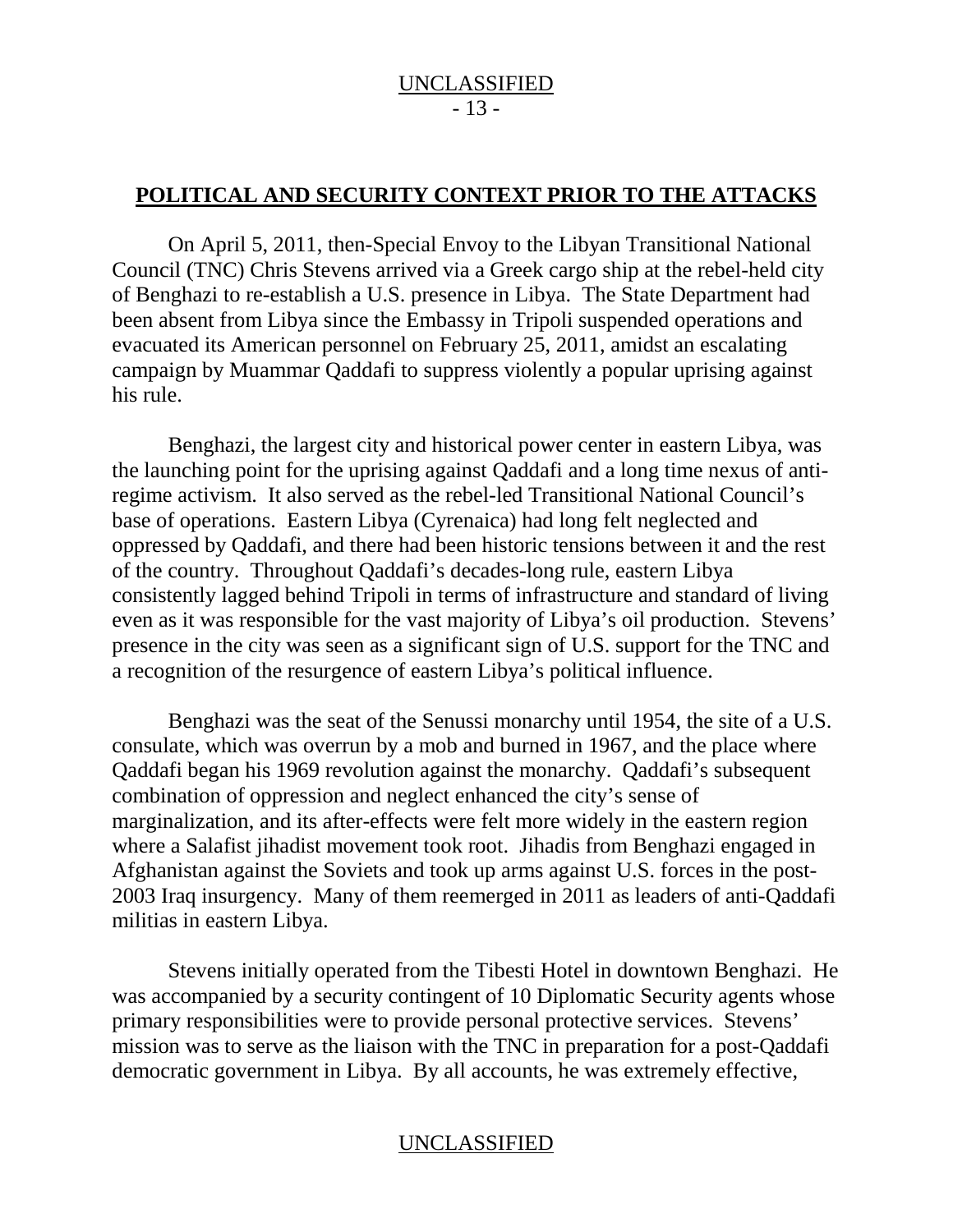earned the admiration of countless numbers of Libyans, and personified the U.S. government commitment to a free and democratic Libya.

Benghazi, however, was still very much a conflict zone. On June 1, 2011, a car bomb exploded outside the Tibesti Hotel, and shortly thereafter a credible threat against the Special Envoy mission prompted Stevens to move to the Annex. On June 21, 2011, he and his security contingent moved to what would become the Special Mission Benghazi compound (SMC). By the end of August 2011, the walled compound consisted of three sections (Villas A, B, and C) on 13 acres. (Use of Villa A was discontinued in January 2012, when the SMC footprint was consolidated into the Villas B and C compounds, some eight-acres total.)

On July 15, 2011, the United States officially recognized the TNC as Libya's legitimate governing authority although Qaddafi and his forces still retained control over significant portions of the country, including Tripoli. The TNC continued attacking the remaining Qaddafi strongholds, and Tripoli fell earlier than expected at the end of August. The TNC immediately began moving the government from Benghazi to Tripoli. By early September, 21 members of State Department Mobile Security Deployment teams were in Tripoli with the Deputy Chief of Mission (DCM) in preparation for the resumption of operations of the U.S. Embassy, which Ambassador Gene Cretz officially re-opened on September 22, 2011. From September 2011 onwards, Embassy Tripoli was open with a skeleton staff built on temporary duty (TDY) assignments, to include the DCM and Regional Security Officer (RSO). (The fall of Tripoli took place shortly after Embassy Tripoli lost its assigned staff and bureaucratically ceased to exist, pursuant to Department regulations regarding the length of time a post can remain open in evacuation status.)

Although the TNC declared that Tripoli would continue to be the capital of a post-Qaddafi Libya, many of the influential players in the TNC remained based in Benghazi. Stevens continued as Special Envoy to the TNC in Benghazi until he departed Libya on November 17, 2011, after which the Special Envoy position was not filled. Stevens was replaced by an experienced Civil Service employee who served for 73 days in what came to be called the "principal officer" position in Benghazi. After November 2011, the principal officer slot became a TDY assignment for officers with varying levels of experience who served in Benghazi anywhere from 10 days to over two months, usually without transiting Tripoli. In December 2011, the Under Secretary for Management approved a one-year continuation of the U.S. Special Mission in Benghazi, which was never a consulate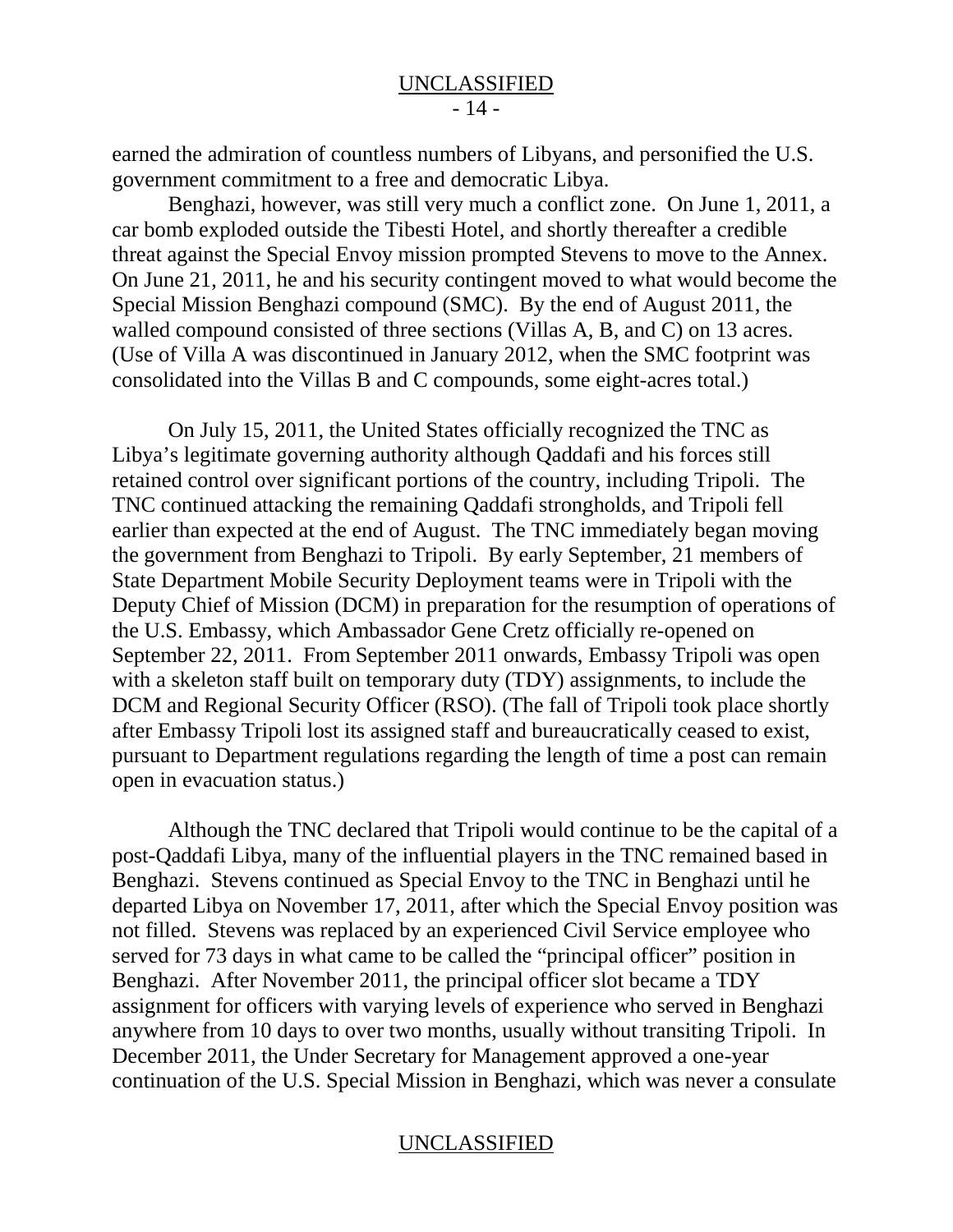and never formally notified to the Libyan government. Stevens arrived in Tripoli on May 26, 2012, to replace Cretz as Ambassador.

Throughout Libya, the security vacuum left by Qaddafi's departure, the continued presence of pro-Qaddafi supporters, the prevalence of and easy access to weapons, the inability of the interim government to reestablish a strong security apparatus, and the resulting weakness of those security forces that remained led to a volatile situation in which militias previously united in opposition to Qaddafi were now jockeying for position in the new Libya. Frequent clashes, including assassinations, took place between contesting militias. Fundamentalist influence with Salafi and al Qaeda connections was also growing, including notably in the eastern region. Public attitudes in Benghazi continued to be positive toward Americans, and it was generally seen as safer for Americans given U.S support of the TNC during the war. However, 2012 saw an overall deterioration of the security environment in Benghazi, as highlighted by a series of security incidents involving the Special Mission, international organizations, non-governmental organizations (NGOs), and third-country nationals and diplomats:

- March 18, 2012 Armed robbery occurs at the British School in Benghazi.
- March 22, 2012 Members of a militia searching for a suspect fire their weapons near the SMC and attempt to enter.
- April 2, 2012 A UK armored diplomatic vehicle is attacked after driving into a local protest. The vehicle was damaged but occupants uninjured.
- April 6, 2012 A gelatina bomb (traditional homemade explosive device used for fishing) is thrown over the SMC north wall.
- April 10, 2012 An IED (gelatina or dynamite stick) is thrown at the motorcade of the UN Special Envoy to Libya in Benghazi.
- April 26, 2012 Special Mission Benghazi principal officer is evacuated from International Medical University (IMU) after a fistfight escalated to gunfire between Tripoli-based trade delegation security personnel and IMU security.
- April 27, 2012 Two South African nationals in Libya as part of U.S.funded weapons abatement, unexploded ordnance removal and demining project are detained at gunpoint by militia, questioned and released.
- May 22, 2012 Benghazi International Committee of the Red Cross (ICRC) building struck by rocket propelled grenades (RPGs).
- May 28, 2012 A previously unknown organization, Omar Abdurrahman group, claims responsibility for the ICRC attack and issues a threat against the United States on social media sites.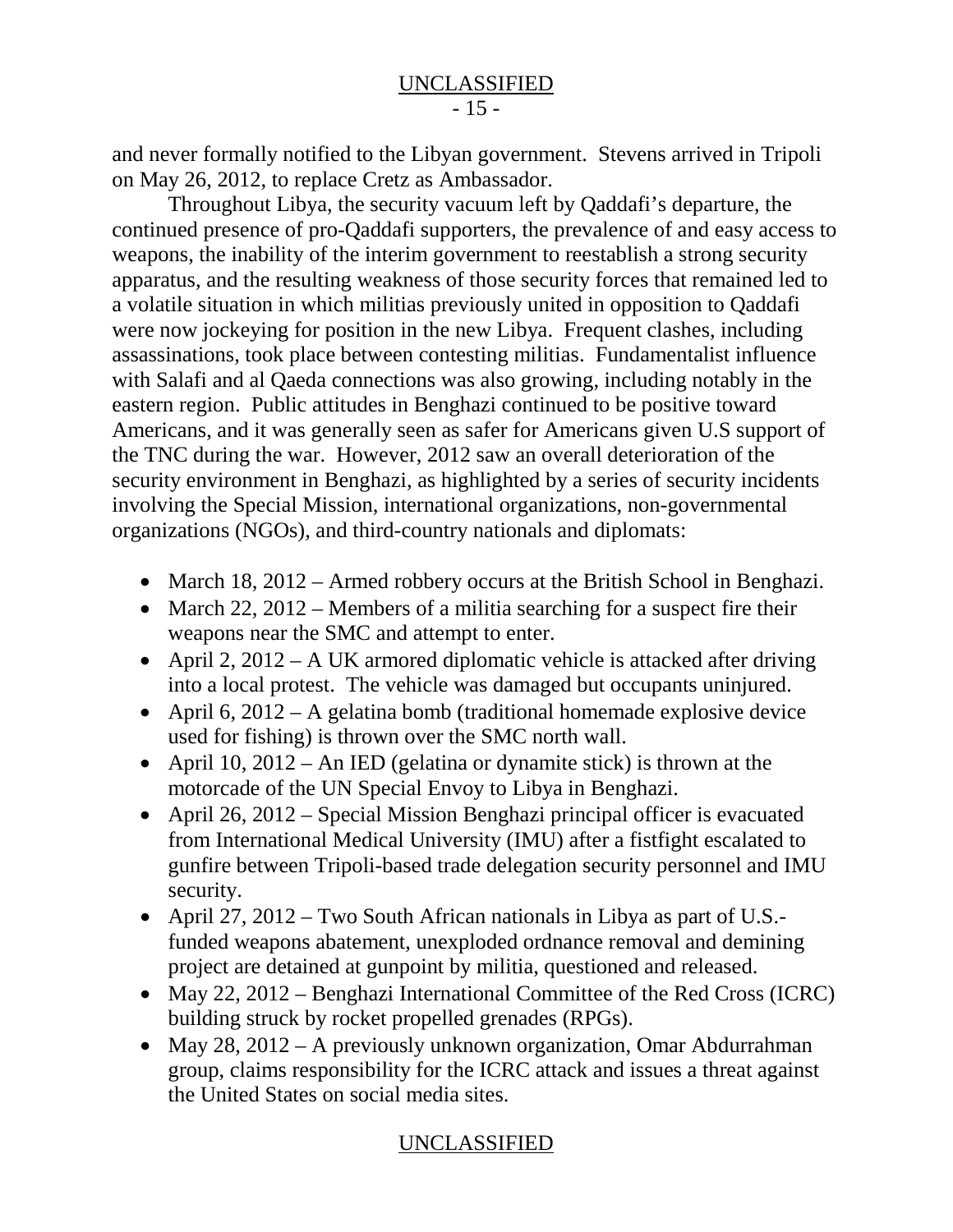## UNCLASSIFIED  $-16-$

- June 6,  $2012 IED$  attack on the SMC. The IED detonates with no injuries but blows a large hole in the compound's exterior wall. Omar Abdurrahman group makes an unsubstantiated claim of responsibility.
- June 8, 2012 Two hand grenades target a parked UK diplomatic vehicle in Sabha (800 km south of Benghazi).
- June 11, 2012 While in Benghazi, the British Ambassador's convoy is attacked with an RPG and possible AK-47s. Two UK security officers are injured; the UK closes its mission in Benghazi the following day.
- June 12, 2012 An RPG attack is made on the ICRC compound in Misrata (400 km west of Benghazi).
- June 18, 2012 Protestors storm the Tunisian consulate in Benghazi.
- July 29, 2012 An IED is found on grounds of the Tibesti Hotel.
- July 30, 2012 Sudanese Consul in Benghazi is carjacked and driver beaten.
- July 31, 2012 Seven Iranian-citizen ICRC workers abducted in Benghazi.
- August 5, 2012 ICRC Misrata office is attacked with RPGs. ICRC withdraws its representatives from Misrata and Benghazi.
- August 9, 2012 A Spanish-American dual national NGO worker is abducted from the Islamic Cultural Center in Benghazi and released the same day.
- August  $20$ ,  $2012 A$  small bomb is thrown at an Egyptian diplomat's vehicle parked outside of the Egyptian consulate in Benghazi.

It is worth noting that the events above took place against a general backdrop of political violence, assassinations targeting former regime officials, lawlessness, and an overarching absence of central government authority in eastern Libya. While the June 6 IED at the SMC and the May ICRC attack were claimed by the same group, none of the remaining attacks were viewed in Tripoli and Benghazi as linked or having common perpetrators, which were not viewed as linked or having common perpetrators. This also tempered reactions in Washington. Furthermore, the Board believes that the longer a post is exposed to continuing high levels of violence the more it comes to consider security incidents which might otherwise provoke a reaction as normal, thus raising the threshold for an incident to cause a reassessment of risk and mission continuation. This was true for both people on the ground serving in Libya and in Washington.

While the June IED attack and the RPG attack targeting the UK convoy in Benghazi prompted the Special Mission to reduce movements off compound and have a one-week pause between principal officers, the successful nature of Libya's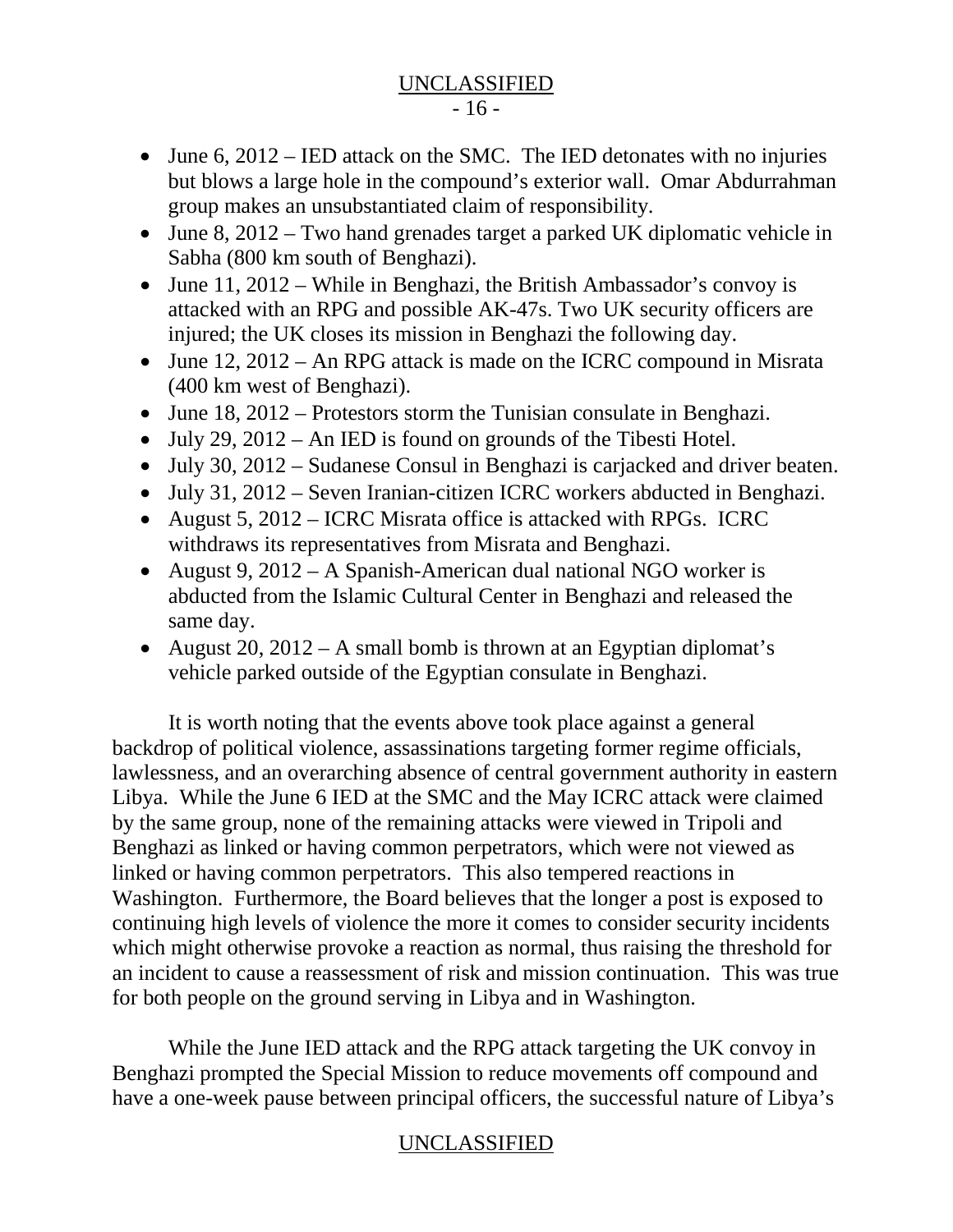## UNCLASSIFIED - 17 -

July 7, 2012, national elections – which exceeded expectations – renewed Washington's optimism in Libya's future. Nevertheless, the immediate period after the elections did not see the central government increase its capacity to consolidate control or provide security in eastern Libya, as efforts to form a government floundered and extremist militias in and outside Benghazi continued to work to strengthen their grip. At the time of the September attacks, Benghazi remained a lawless town nominally controlled by the Supreme Security Council (SSC) – a coalition of militia elements loosely cobbled into a single force to provide interim security – but in reality run by a diverse group of local Islamist militias, each of whose strength ebbed and flowed depending on the ever-shifting alliances and loyalties of various members. There was a notional national police presence, but it was ineffectual. By August 2012, Special Mission Benghazi would evaluate the worsening security situation and its implications.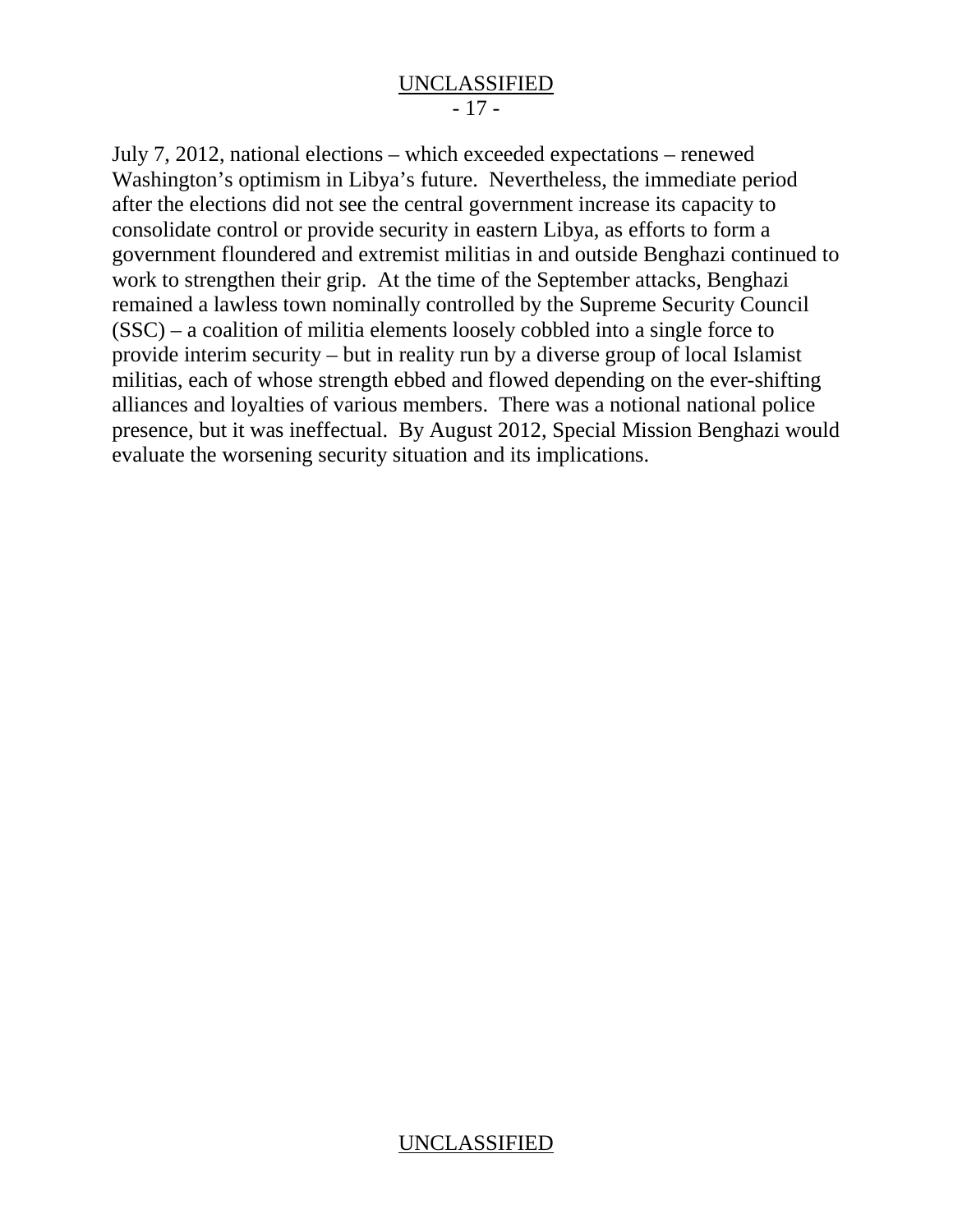*"I was at the foot of the wide marble staircase when the breakthrough occurred. Fanatical knife-carrying intruders, bleeding from cuts received as they were pushed through broken windows, ran down the hall. Putting on gas masks and dropping tear gas grenades, we engaged them on the stairs with rifle butts. In seconds tear gas saturated the area. We then moved into the vault, securing the steel combination door, locking in ten persons…. My greatest fear, which I kept*  to myself, was that gasoline for the generator would be found, sloshed under the *vault door and ignited. When after minutes this did not happen, our hearts sank, nonetheless, as outside smoke wafted in and we knew the building had been set afire."*

*-- First-person account of the June 5, 1967 mob siege of the then-U.S. Consulate in Benghazi*

#### **TIMELINE OF THE ATTACKS September 11-12, 2012**

*(All times are best estimates based on existing data and should be considered approximate.)*

### *The Prelude – the Ambassador's Arrival*

Ambassador Chris Stevens arrived in Benghazi, Libya on September 10, 2012, accompanied by two temporary duty (TDY) Assistant Regional Security Officers (ARSOs) from Tripoli. It was the Ambassador's first visit to Benghazi since he departed as then-Special Envoy in November 2011. With the Ambassador's arrival, there were eight Americans at the Special Mission compound (SMC) on September 10-11, 2012, including the Ambassador; Information Management Officer (IMO) Sean Smith, who arrived in Benghazi one week earlier to provide TDY communications and management support; and five Diplomatic Security (DS) agents (three assigned on short-term TDY to Benghazi – "TDY RSO", "ARSO 1" and "ARSO 2" – and the two who traveled from Tripoli to provide protection for the Ambassador during his visit – "ARSO 3" and "ARSO 4"). The eighth American, the TDY Benghazi principal officer, completed his 13 day assignment and returned to his full-time job in Tripoli the morning of September 11, leaving seven Americans at the compound. Ambassador Stevens was scheduled to remain in Benghazi until September 14, and his visit was timed in part to fill the staffing gaps between TDY principal officers as well as to open an American Corner at a local school and to reconnect with local contacts.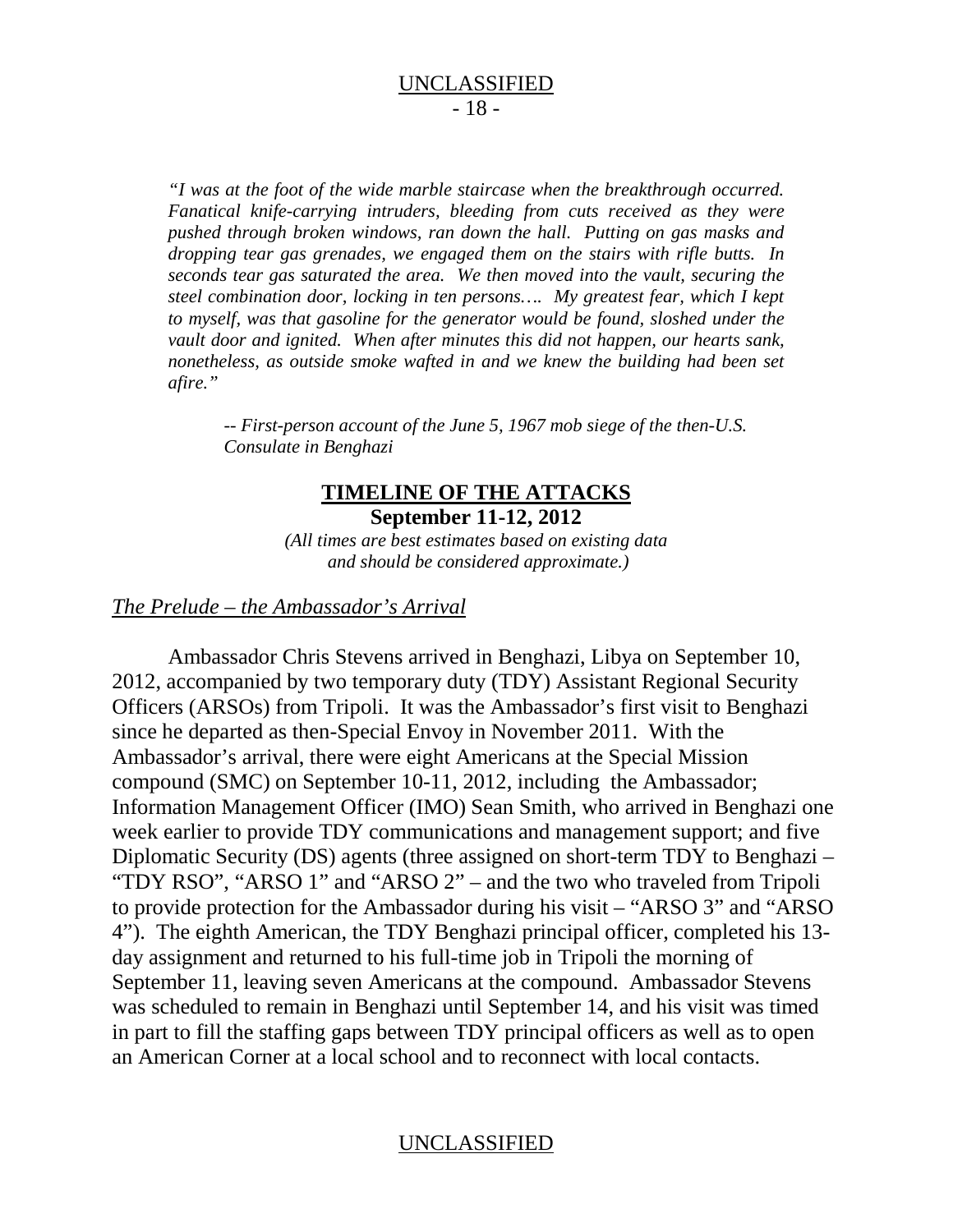### UNCLASSIFIED - 19 -

In the absence of an effective central government security presence, the Special Mission's Libyan security contingent was composed of four armed members of the February 17 Martyrs' Brigade (February 17) – a local umbrella organization of militias dominant in Benghazi (some of which were Islamist) and loosely affiliated with the Libyan government, but not under its control. They resided in a guest house building on compound. Normally four members resided on the Special Mission compound near the front gate, but on September 11 one had been absent for several days, reportedly due to a family illness. The Special Mission also had an unarmed, contract local guard force (LGF), Blue Mountain Libya (BML), which provided five guards per eight-hour shift, 24/7, to open and close the gates, patrol the compound, and give warning in case of an attack.

After the Ambassador's arrival at the Special Mission on September 10, ARSO 1 gave the Ambassador a tour of the SMC and pointed out the safe area and escape hatch windows in the Ambassador's room in Villa C. Later that afternoon, the Ambassador visited the Annex for a briefing. He then met with the City Council at a local hotel for dinner, an event at which local media invited by the Council showed up unexpectedly, despite U.S. efforts to keep the Ambassador's program and movements from being publicized.

#### *Security Environment on September 11, Preceding Attacks*

In consultation with the TDY RSO and mindful of the threat environment and the September 11 anniversary, Ambassador Stevens did not leave the SMC on September 11, but rather held meetings there. At approximately 0645 local that morning, a BML contract guard saw an unknown individual in a Libyan Supreme Security Council (SSC) police uniform apparently taking photos of the compound villas with a cell phone from the second floor of a building under construction across the street to the north of the SMC. The individual was reportedly stopped by BML guards, denied any wrongdoing, and departed in a police car with two others. This was reported to ARSOs 1 and 2. Later that morning they inspected the area where the individual was seen standing and informed the Annex of the incident. There had not been any related threat reporting. The local February 17 militia headquarters was informed of the incident and reportedly complained to the local SSC on the Special Mission's behalf. The Ambassador reviewed a Special Mission-drafted complaint to local authorities on the surveillance incident; however, it was not submitted due to the typically early closure of Libyan government offices. Later on September 11, the Ambassador was informed by his Deputy Chief of Mission (DCM) in Tripoli of the breach of the Embassy Cairo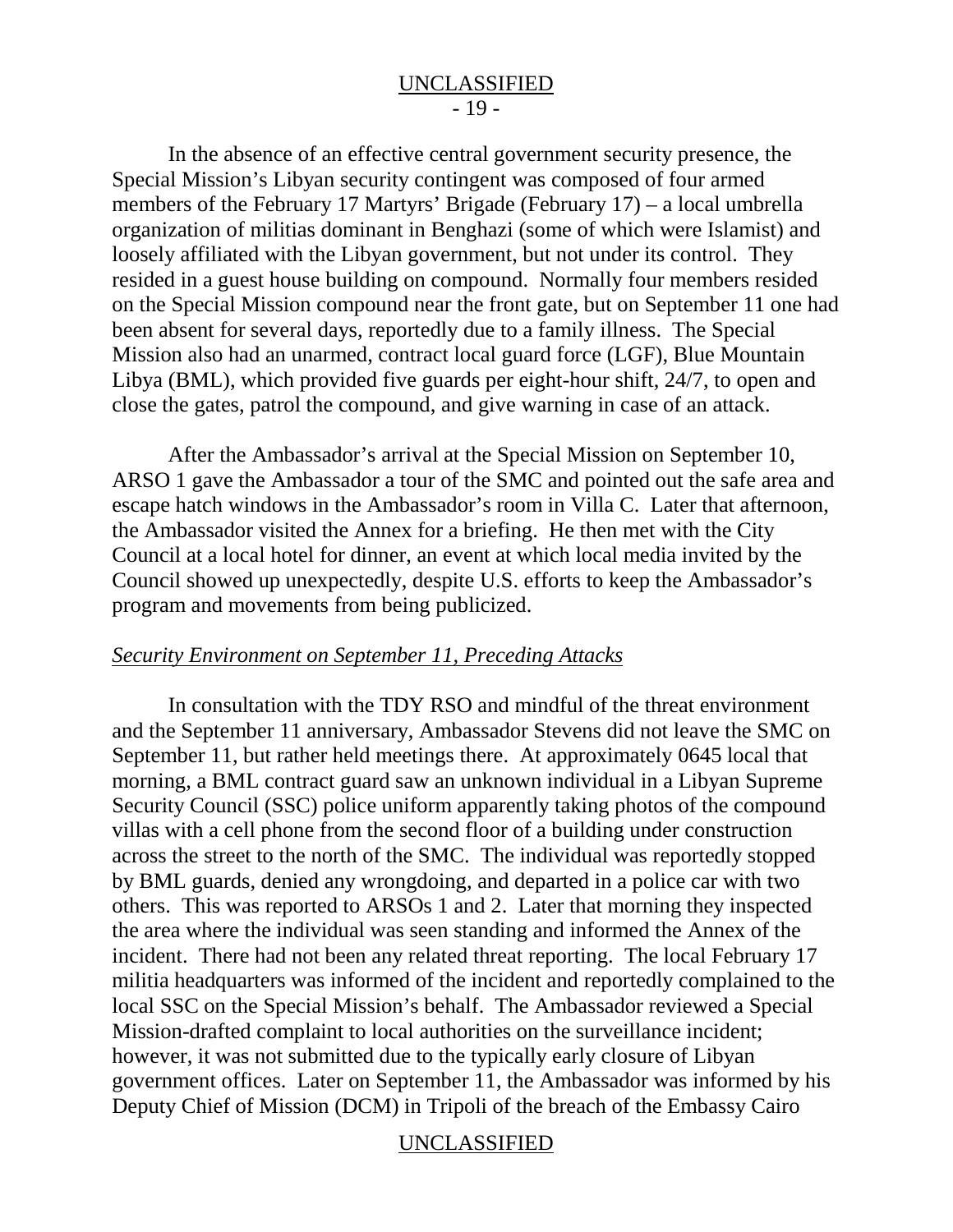## UNCLASSIFIED  $-20 -$

compound that had occurred that day and briefly discussed the news with ARSO 3. The TDY RSO was also informed of the Cairo compound breach by his Regional Security Officer counterpart in Tripoli and shared the information with colleagues at the Annex.

At approximately 1940 local, Ambassador Stevens and an accompanying ARSO escorted a Turkish diplomat to the SMC's main exit at the north C1 gate, where nothing out of the ordinary was noted. Some 30 minutes later, between 2010 and 2030 local, a UK security team supporting a day visit by British diplomats dropped off vehicles and equipment at the SMC (per arrangements made after the UK diplomatic office in Benghazi suspended operations in June 2012). When the UK security team departed via the C1 gate at about 2030 local, there were no signs of anything unusual, including no roadblocks outside of the compound, and traffic flowed normally.

Ambassador Stevens and IMO Sean Smith retired for the night to Villa C at about 2100 local, while ARSO 4 watched a video in the Villa C common space. ARSOs 1, 2, and 3 were sitting together outside and behind Villa C; the TDY RSO was working in the workspace building referred to as the "Office" or "TOC" (Tactical Operations Center), near the Villa B compound, which was connected to the Villa C compound by an alleyway. From the TOC, the TDY RSO could monitor a series of security cameras placed in and around the perimeter of the SMC. The ARSOs were each armed with their standard issue sidearm pistol; their "kits," generally consisting of body armor, radio and an M4 rifle, were in their bedroom/sleeping areas, in accord with Special Mission practice.

#### *The Attack on the Special Mission Compound*

An SSC police vehicle, which had arrived at the main compound gate (C1) at 2102 local, departed at 2142. The Special Mission had requested that a marked SSC police car be posted outside of the compound 24/7, but in practice a car was there only intermittently. The Special Mission had requested this presence again, specifically for the duration of the Ambassador's visit. A subsequent local press report quotes an SSC official as saying that he ordered the removal of the car "to prevent civilian casualties."

Around the same time, the TDY RSO working in the TOC heard shots and an explosion. He then saw via security camera dozens of individuals, many armed, begin to enter the compound through the main entrance at the C1 gate. He hit the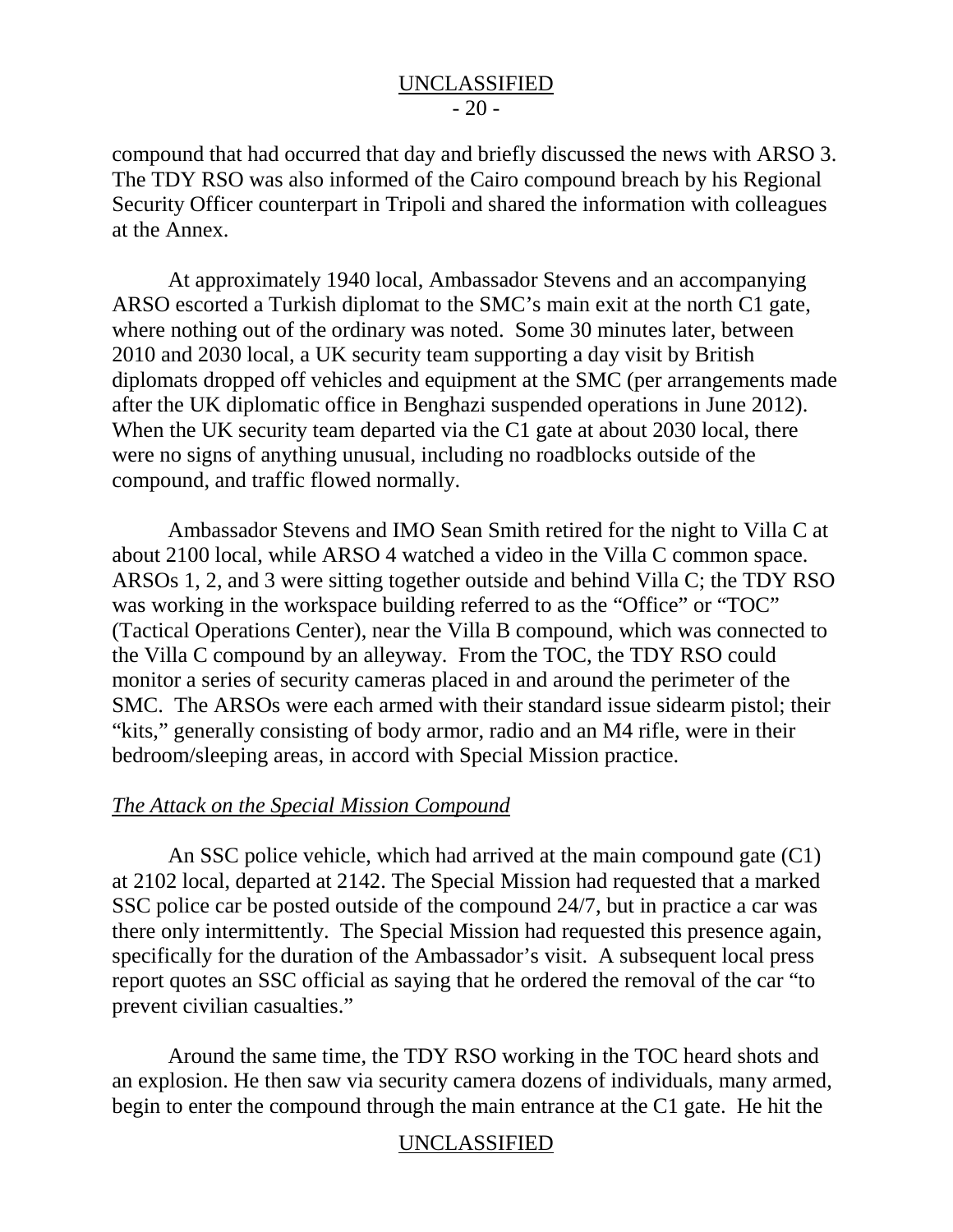## UNCLASSIFIED  $-21 -$

duck and cover alarm and yelled a warning over the radio, and recalled no such warning from the February 17 or BML guards, who had already begun to flee to points south and east in the compound, towards the Villa B area. ARSOs 1 and 2 heard an attack warning from the BML guards passed on over the radio. The TDY RSO also alerted the Annex and Embassy Tripoli by cell phone.

The other three ARSOs behind Villa C also heard gunfire and explosions, as well as chanting, and responded immediately along with ARSO 4, who was inside Villa C. Following the SMC's emergency plan, ARSO 1 entered Villa C to secure the Ambassador and IMO in the safe area and to retrieve his kit; ARSOs 2, 3, and 4 moved to retrieve their kits, which were located in Villa B and the TOC. ARSO 1 in Villa C swiftly located the Ambassador and IMO Smith, asked them to don body armor, and led them into the safe area in Villa C, which ARSO 1 secured. He then reported their whereabouts by radio to the TDY RSO in the TOC. ARSO 1, armed with an M4 rifle, shotgun and pistol, took up a defensive position inside the Villa C safe area, with line of sight to the safe area gate and out of view of potential intruders. ARSO 1 gave his cell phone to the Ambassador, who began making calls to local contacts and Embassy Tripoli requesting assistance.

From Villa C, ARSO 4 ran to his sleeping quarters in Villa B to retrieve his kit, while ARSOs 2 and 3 ran to the TOC, where ARSO 3 had last seen the Ambassador, and where ARSO 2's kit was located. (ARSO 2's sleeping quarters were in the TOC, making him the designated "TOC Officer" in their emergency react plan.) ARSO 3, upon not finding the Ambassador in the TOC, ran to Villa B to get his kit; ARSO 2 remained in the TOC with the TDY RSO and shared notification and communication duties with him. At Villa B, ARSO 3 encountered ARSO 4, who was also arming and equipping himself, and the two then attempted to return to Villa C. They turned back, however, after seeing many armed intruders blocking the alley between Villas B and C. ARSOs 3 and 4, outnumbered and outgunned by the armed intruders in the alley, returned to Villa B and barricaded themselves in a back room, along with one LGF member whom they had encountered outside Villa B.

### *Attack Continues, Use of Fire as a Weapon*

Sometime between 2145 and 2200 local, armed intruders appear to have used filled fuel cans that were stored next to new, uninstalled generators at the February 17 living quarters near the C1 entrance to burn that building. The crowd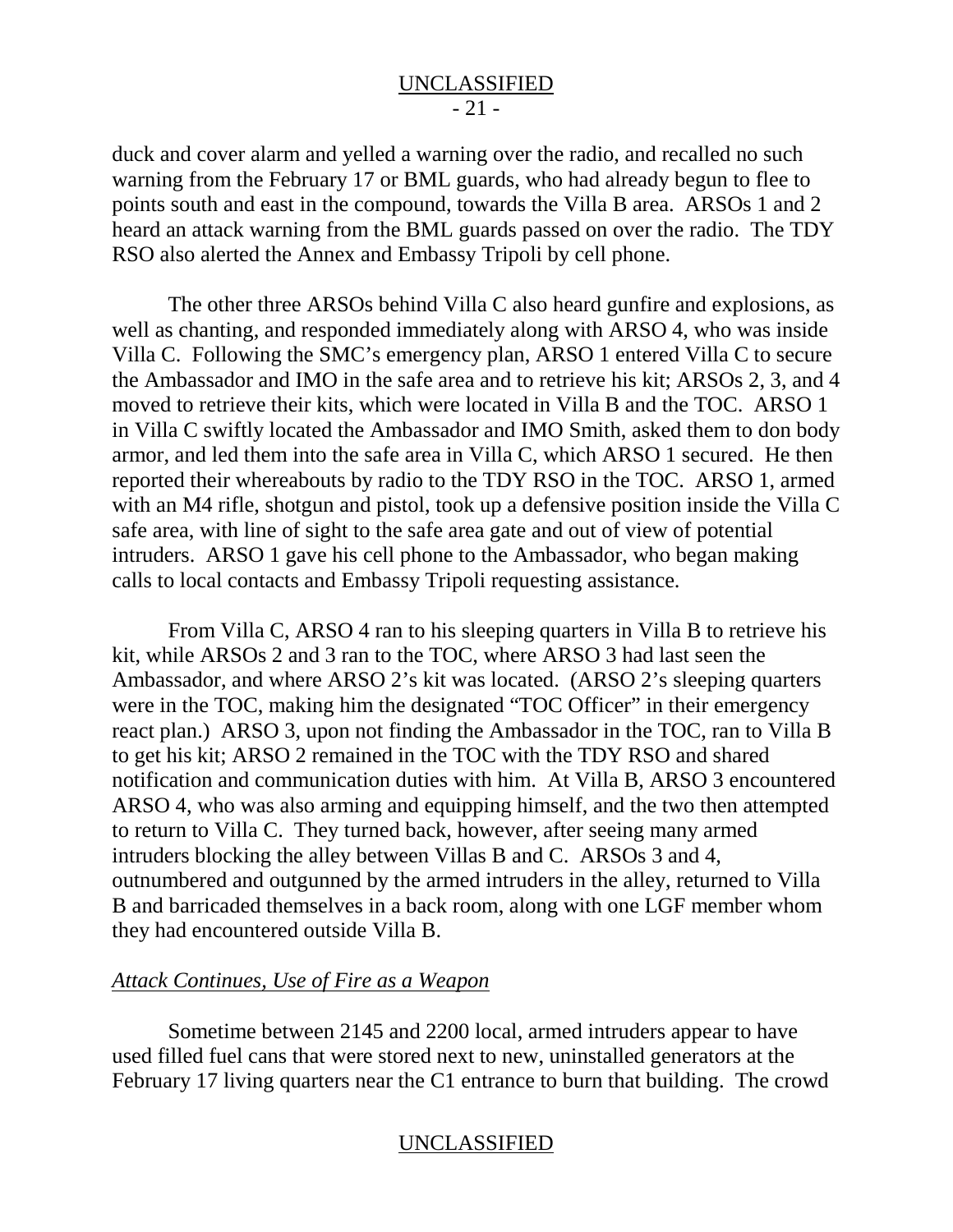also lit on fire vehicles that were parked nearby. Members of the crowd then moved to Villa C.

In Villa C, ARSO 1, who was protecting Ambassador Stevens and IMO Smith in the safe area, heard intruders breaking through the Villa C front door. Men armed with AK rifles started to destroy the living room contents and then approached the safe area gate and started banging on it. ARSO 1 did not want to compromise their location in the safe area by engaging the intruders, and he warned the Ambassador and IMO Smith to prepare for the intruders to try to blast the safe area gate locks open. Instead the intruders departed, and the lights in Villa C appeared to dim. ARSO 1 realized that smoke from fires set inside the villa, away from his vantage point, was reducing the light and visibility. (There was no line of sight to Villa C from the Villa B/TOC compound where the TDY RSO and three ARSOs were barricaded. The TDY RSO in the TOC did not see smoke emerge on the view from the camera near Villa C until shortly after 2200 local.)

As smoke engulfed the Villa C safe area, ARSO 1 led Ambassador Stevens and IMO Smith into a bathroom with an exterior window. All three crawled into the bathroom, while the thick, black smoke made breathing difficult and reduced visibility to zero. ARSO 1 tried to seal the door with towels and provide some ventilation by opening the window. Instead, opening the window worsened conditions and drew more smoke into the bathroom, making it even more difficult to breathe. ARSO 1 determined that they could no longer stay in the safe area and yelled to the others, whom he could no longer see, to follow him to an adjacent bedroom, where there was an egress window. ARSO 1 crawled on his hands and knees through a hallway to the bedroom, unable to see, while yelling and banging on the floor to guide the Ambassador and IMO Smith to safety. ARSO 1 opened the window grill and exited the building, collapsing onto a small, partly enclosed patio, at which point he believed he was being fired upon. Immediately following his exit, ARSO 1 realized the Ambassador and IMO had not followed him out the window. He then re-entered Villa C through the egress window several times to search for his colleagues while under fire by the intruders outside. He was unable to locate the Ambassador or IMO Smith, and severe heat and smoke forced him to exit the building to recover between each attempt. After several attempts, he climbed a ladder to the roof where he radioed the TOC for assistance and attempted unsuccessfully to ventilate the building by breaking a skylight. Due to severe smoke inhalation, however, ARSO 1 was almost unintelligible, but the TDY RSO and ARSO 2 in the TOC finally understood him to be saying that he did not have the Ambassador or IMO Smith with him.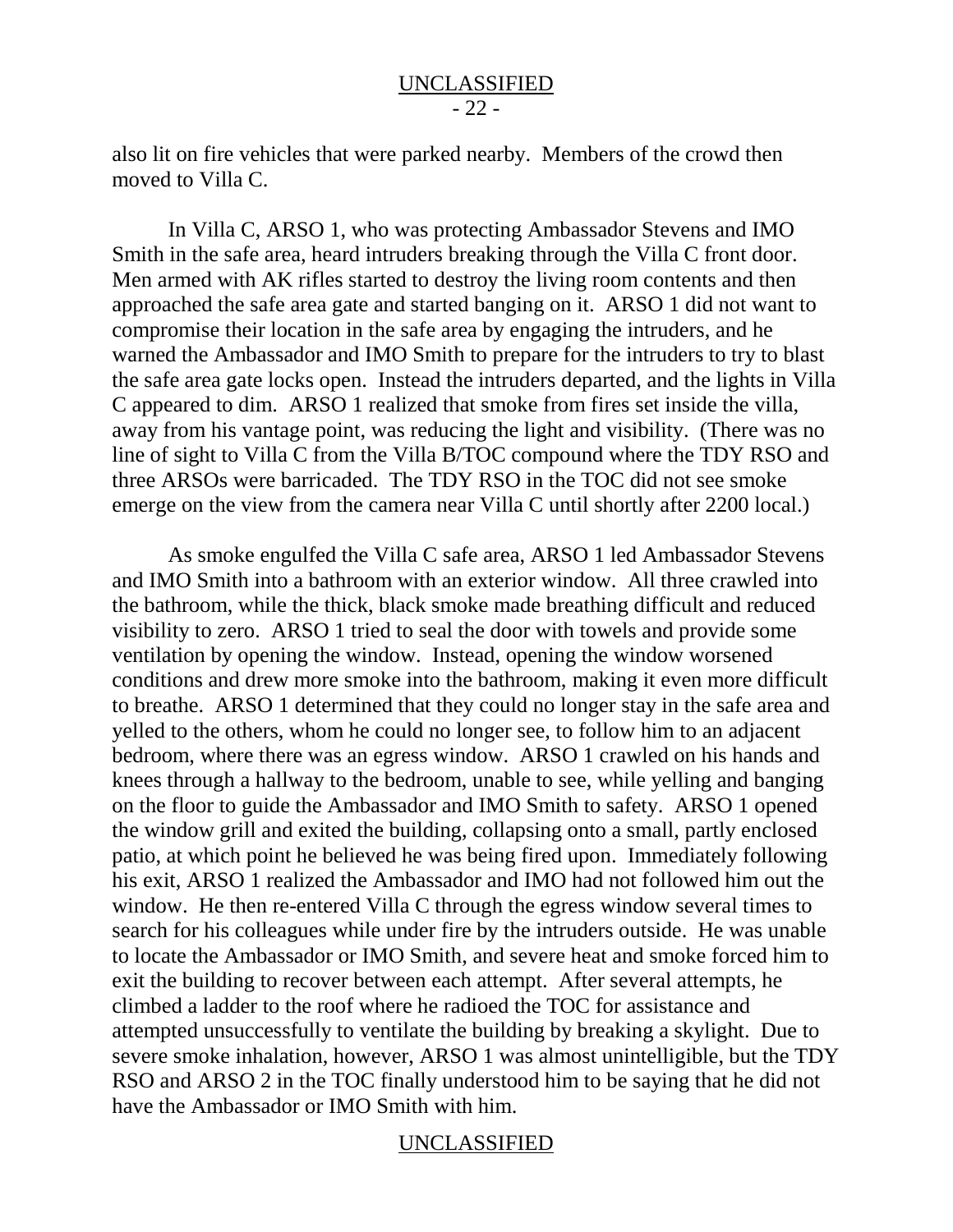While Villa C was under attack, armed individuals looted Villa B's interior and attempted to enter the area where ARSOs 3 and 4 were barricaded. The intruders carried jerry cans and were seen on security cameras trying to dump them on vehicles outside the TOC, but they were apparently empty. A group of intruders also attempted unsuccessfully to break down the TOC entrance.

## *Annex Responds, DS Agents Rally for Further Rescue Efforts*

Just prior to receiving the TDY RSO's distress call shortly after 2142 local, the head of Annex security heard multiple explosions coming from the north in the direction of the SMC. The Annex security head immediately began to organize his team's departure and notified his superiors, who began to contact local security elements to request support. The Annex response team departed its compound in two vehicles at approximately 2205 local. The departure of the Annex team was not delayed by orders from superiors; the team leader decided on his own to depart the Annex compound once it was apparent, despite a brief delay to permit their continuing efforts, that rapid support from local security elements was not forthcoming.

While the TDY RSO continued to man the TOC and communicate with Tripoli, the Annex, and Washington, ARSO 2 used a smoke grenade to obscure his movements from the TOC to Villa B, where he joined ARSOs 3 and 4 who were barricaded inside. By this point, the first group of attackers appeared to have receded. The three ARSOs then drove an armored vehicle parked outside of the TOC to Villa C, where they assisted ARSO 1, who was in distress on the roof, vomiting from severe smoke inhalation and losing consciousness. ARSOs 2, 3, and 4 repeatedly entered Villa C through the egress window, at times crawling on their hands and knees through the safe area due to heavy smoke and the lack of air and visibility.

Near the SMC, the Annex team hoped to bring along friendly forces from militia compounds located along their route. The Annex team stopped at the intersection to the west of the C1 entrance and attempted to convince militia members there to assist. There was periodic, ineffective small arms fire in the team's location from the direction of the Special Mission.

Unable to secure additional assistance, the team moved on to the SMC. The February 17 living quarters and adjacent vehicles were burned, and heavy smoke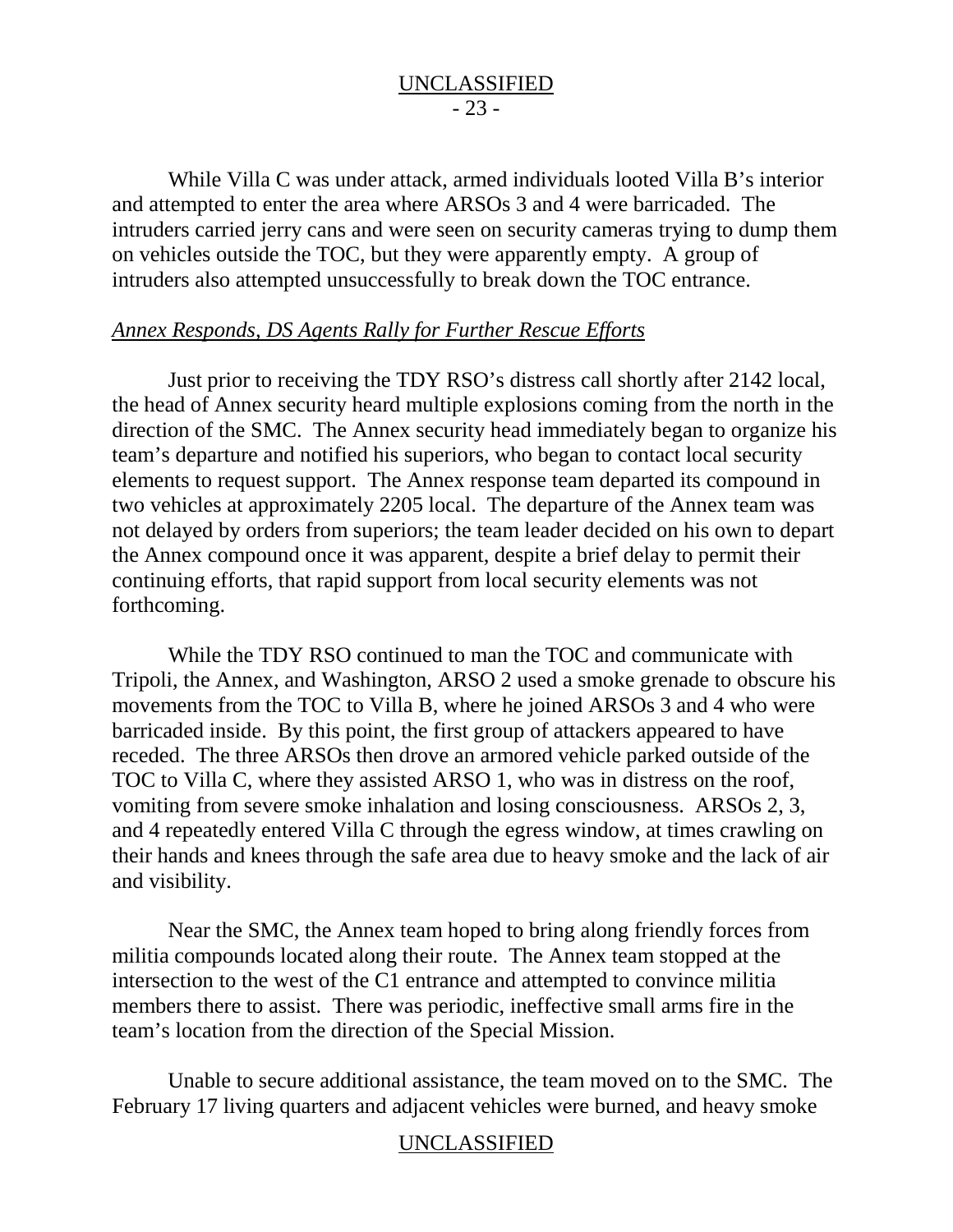## UNCLASSIFIED  $-24-$

was pouring out of the still smoldering Villa C. The Annex team made contact with the four ARSOs at Villa C. Some Annex team members went to retrieve the TDY RSO from the TOC, while other Annex team members joined the ARSOs in their search for the Ambassador.

During their searches of the Villa C safe area, the ARSOs found and removed the body of IMO Smith with Annex security team assistance. The team checked for vital signs and verified that IMO Smith was already deceased, apparently due to smoke inhalation. Other Annex security team members and the TDY RSO joined up with the ARSOs again to enter Villa C via the egress window but were unable to locate Ambassador Stevens despite multiple attempts. Heat and smoke continued to be limiting factors in their ability to move farther into the safe area. When the TDY RSO attempted to enter Villa C through the front door, the ceiling collapsed. During these rescue attempts, an ARSO received a severe laceration to his arm.

#### *Second Phase Attack on the Compound, Evacuation to the Annex*

At the urging of the Annex security team and friendly militia members, who warned that the compound was at risk of being overrun, the TDY RSO and four ARSOs departed for the Annex without having found Ambassador Stevens. As the Annex team provided cover fire, the five DS agents' fully armored vehicle departed and took hostile fire as they left the SMC and turned right out of the C1 entrance. The driver, ARSO 1, reversed direction to avoid a crowd farther down the street, then reverted back to the original easterly route towards the crowd after a man whom the DS agents believed to be with February 17 signaled them to do so. Farther ahead, another man in a small group of individuals then motioned to them to enter a neighboring compound, some 300 meters to the east of the C1 entrance of the Special Mission compound. The DS agents suspected a trap, ignored this signal, and continued past. The group along the route then opened fire at the vehicle's side, shattering and almost penetrating the armored glass and blowing out two tires. While the identities of the individuals who fired upon the DS agents is unknown, they may have been part of the initial wave of attackers who swarmed the SMC earlier that night. A roadblock was present outside this compound and groups of attackers were seen entering it at about the time this vehicle movement was taking place.

ARSO 1 accelerated past the armed crowd and navigated around another crowd and roadblock near the end of the road, driving down the center median and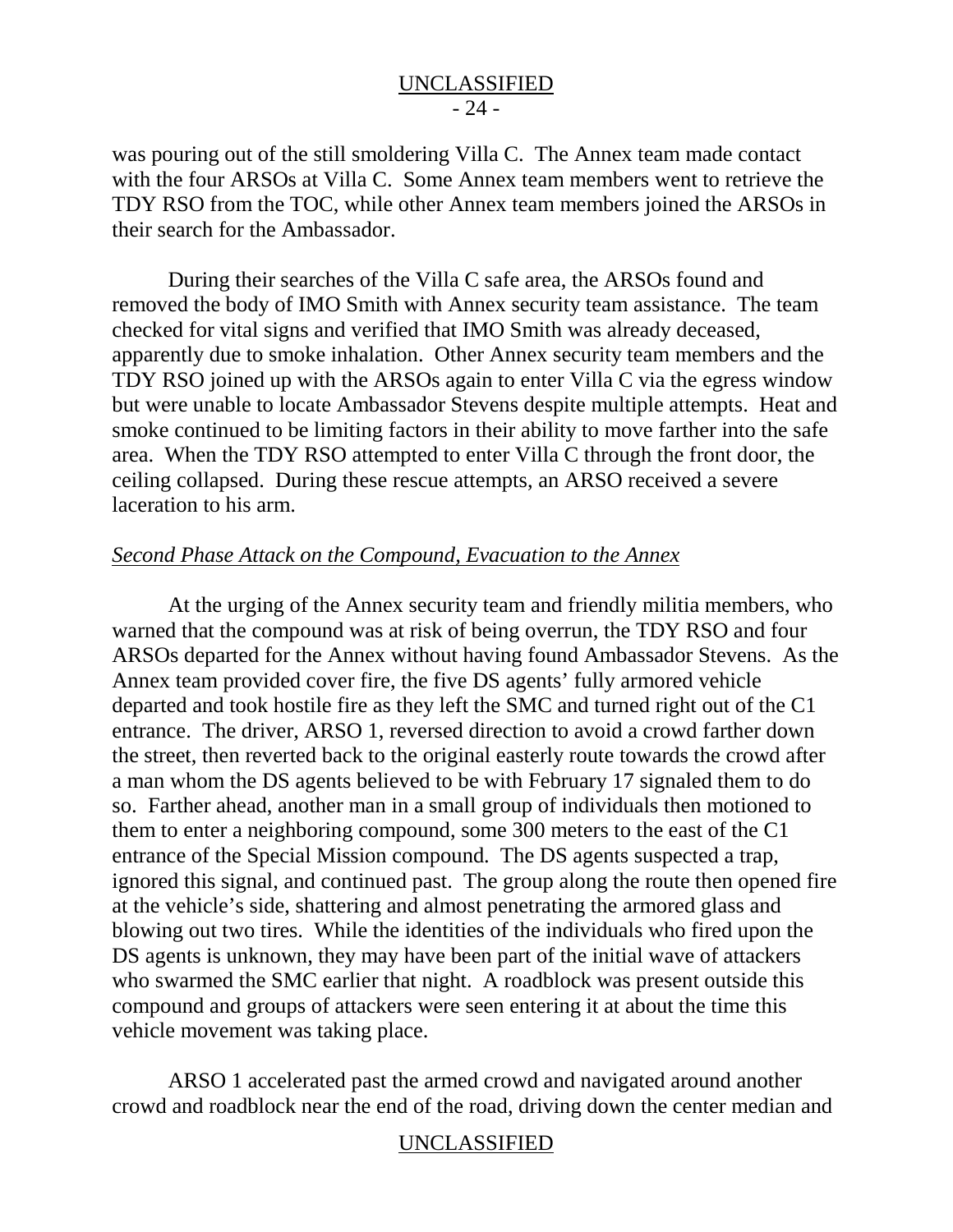### UNCLASSIFIED - 25 -

into the oncoming lane at one point to bypass stopped traffic. Two cars followed, with one turning off and the other following them with its lights off until it turned into a warehouse area not far from the Annex. The DS vehicle then proceeded to the Annex, arriving around 2330 local. There the ARSOs joined Annex personnel and took up defensive positions, to await the Annex security and Tripoli response team. The situation was relatively quiet. Wounded personnel received medical support.

Back at the SMC, the Annex security team at Villa C used small arms fire and took defensive positions to respond to an apparent second phase attack, which lasted about 15 minutes and included small arms fire and at least three rocketpropelled grenades (RPGs) launched from outside the C3 gate. With their many and repeated attempts to retrieve the Ambassador having proven fruitless and militia members warning them the SMC could not be held much longer, the Annex team departed the SMC, carrying with them the body of IMO Smith. They arrived back at the Annex and moved to take up additional defensive positions.

### *Embassy Tripoli Response*

Upon notification of the attack from the TDY RSO around 2145 local, Embassy Tripoli set up a command center and notified Washington. About 2150 local, the DCM was able to reach Ambassador Stevens, who briefly reported that the SMC was under attack before the call cut off. The Embassy notified Benina Airbase in Benghazi of a potential need for logistic support and aircraft for extraction and received full cooperation. The DCM contacted the Libyan President and Prime Minister's offices to urge them to mobilize a rescue effort, and kept Washington apprised of post's efforts. The Embassy also reached out to Libyan Air Force and Armed Forces contacts, February 17 leadership, and UN and third country embassies, among others. Within hours, Embassy Tripoli chartered a private airplane and deployed a seven-person security team, which included two U.S. military personnel, to Benghazi.

At the direction of the U.S. military's Africa Command (AFRICOM), DoD moved a remotely piloted, unarmed surveillance aircraft which arrived over the SMC shortly before the DS team departed. A second remotely piloted, unarmed surveillance aircraft relieved the first, and monitored the eventual evacuation of personnel from the Annex to Benghazi airport later on the morning of September 12.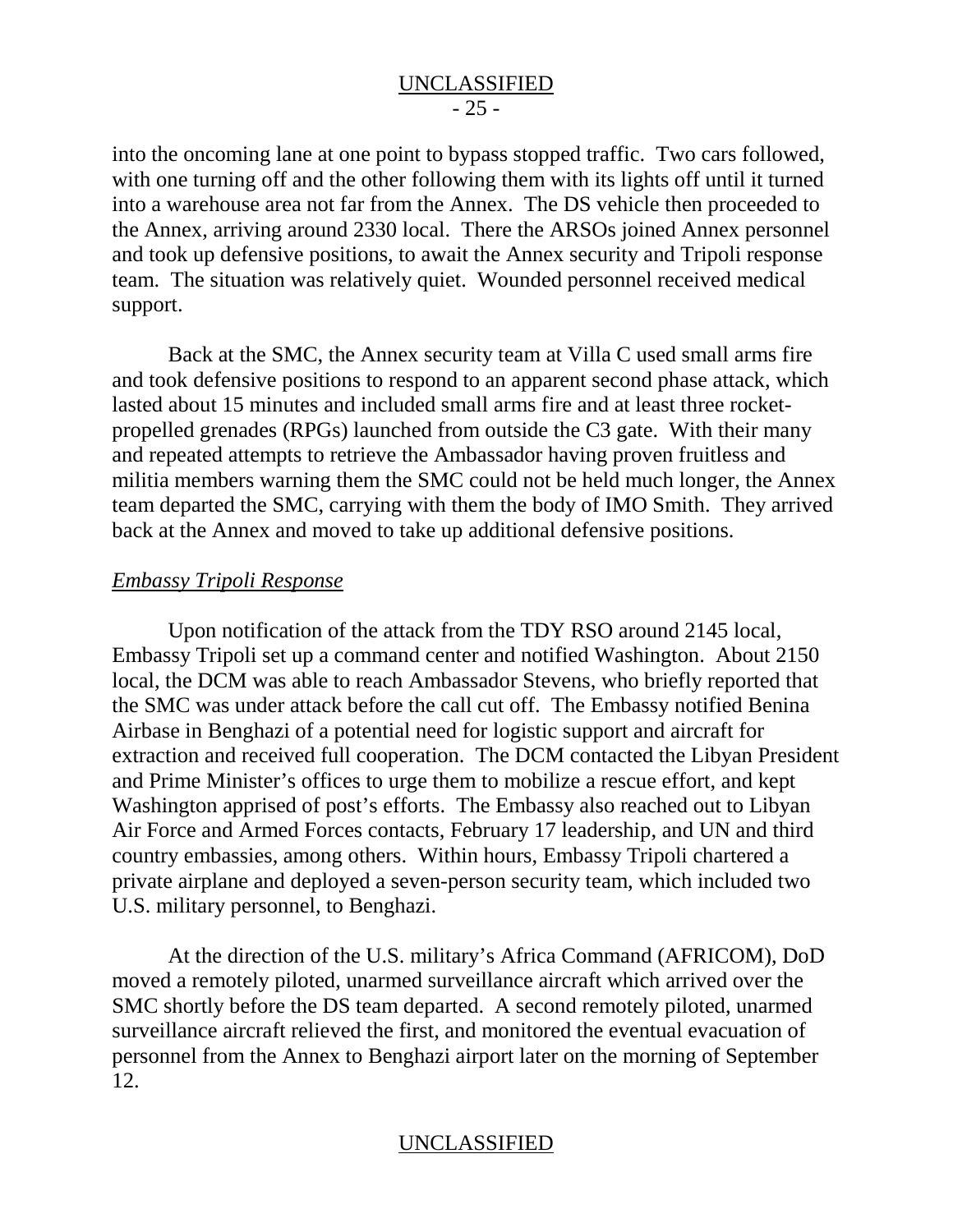#### UNCLASSIFIED - 26 -

#### *Uncertainty on Ambassador Stevens' Whereabouts*

U.S. efforts to determine Ambassador Stevens' whereabouts were unsuccessful for several hours. At approximately 0200 local, Embassy Tripoli received a phone call from ARSO 1's cell phone, which he had given to the Ambassador while they were sheltered in the safe area. A male, Arabic-speaking caller said an unresponsive male who matched the physical description of the Ambassador was at a hospital. There was confusion over which hospital this might be, and the caller was unable to provide a picture of the Ambassador or give any other proof that he was with him. There was some concern that the call might be a ruse to lure American personnel into a trap. With the Benghazi Medical Center (BMC) believed to be dangerous for American personnel due to the possibility attackers were being treated there, a Libyan contact of the Special Mission was dispatched to the BMC and later confirmed the Ambassador's identity and that he was deceased.

BMC personnel would later report that at approximately 0115 local on September 12, an unidentified, unresponsive male foreigner – subsequently identified as Ambassador Stevens – was brought to the emergency room by six civilians. The identities of these civilians are unknown at the time of this report, but to the best knowledge of the Board these were "good Samaritans" among the hordes of looters and bystanders who descended upon the Special Mission after the DS and Annex teams departed. With the clearing of smoke, Ambassador Stevens' rescuers found him within a room in the safe area of Villa C, did not know his identity, pulled him out through an egress window, and sought medical attention for him. Although the Ambassador did not show signs of life upon arrival at the BMC, doctors attempted to resuscitate him for some 45 minutes before declaring him deceased, by apparent smoke inhalation.

#### *Attacks on the Annex*

Just before midnight, shortly after the DS and Annex security teams arrived from the SMC, the Annex began to be targeted by gunfire and RPGs, which continued intermittently for an hour. Annex security personnel engaged from their defensive positions, which were reinforced by DS agents. Other personnel remained in contact with Embassy Tripoli from the Annex.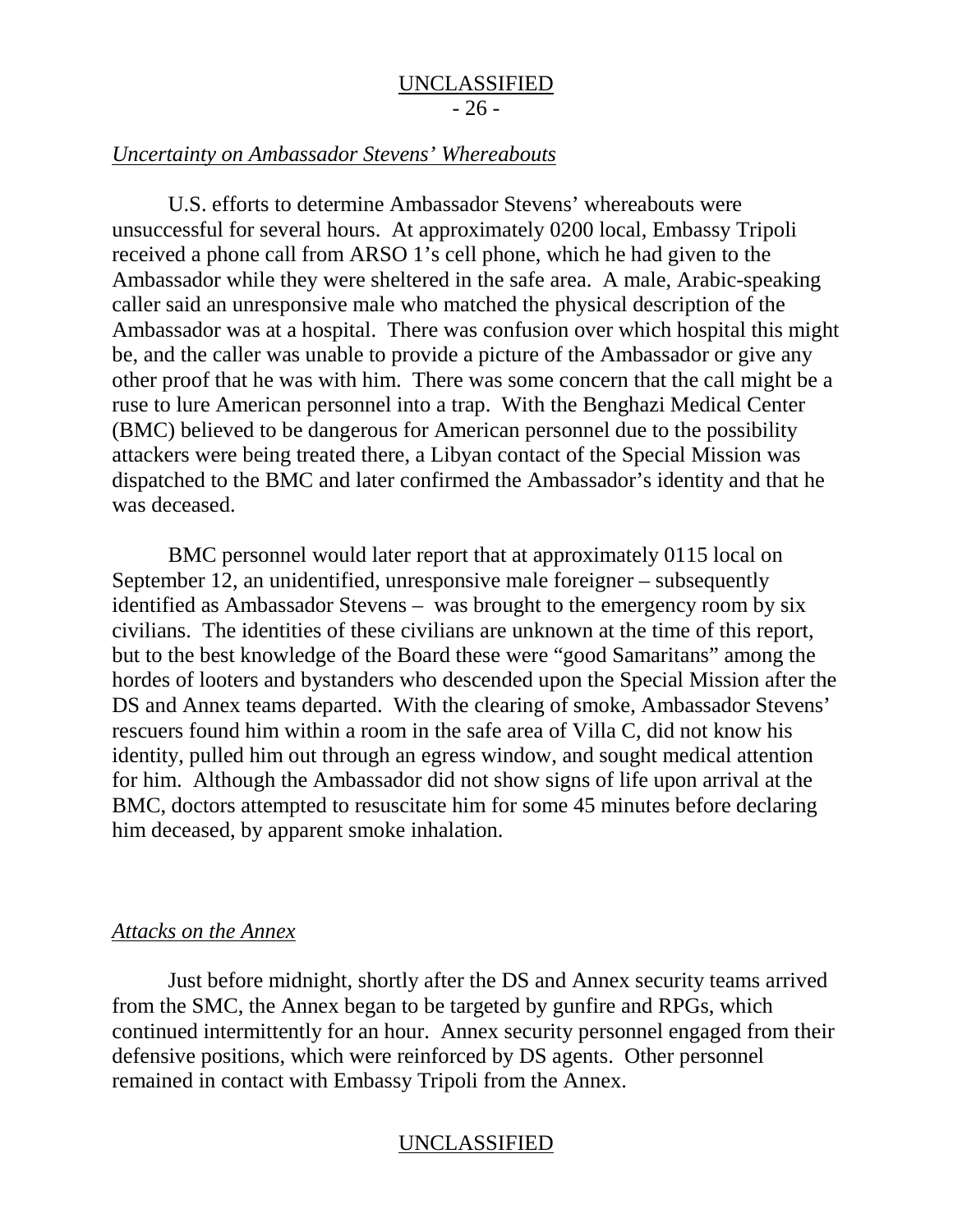## UNCLASSIFIED  $-27 -$

The seven-person response team from Embassy Tripoli arrived in Benghazi to lend support. It arrived at the Annex about 0500 local. Less than fifteen minutes later, the Annex came under mortar and RPG attack, with five mortar rounds impacting close together in under 90 seconds. Three rounds hit the roof of an Annex building, killing security officers Tyrone Woods and Glen Doherty. The attack also severely injured one ARSO and one Annex security team member. Annex, Tripoli, and ARSO security team members at other locations moved rapidly to provide combat first aid to the injured.

At approximately 0630 local, all U.S. government personnel evacuated with support from a quasi-governmental Libyan militia. They arrived at the airport without incident. The DoD unarmed surveillance aircraft provided visual oversight during the evacuation. Embassy Tripoli lost communication with the convoy at one point during transit, but quickly regained it.

Evacuees, including all wounded personnel, departed Benghazi on the chartered jet at approximately 0730 local. Embassy Tripoli staff, including the Embassy nurse, met the first evacuation flight at Tripoli International Airport. Wounded personnel were transferred to a local hospital, in exemplary coordination that helped save the lives of two severely injured Americans.

Embassy Tripoli worked with the Libyan government to have a Libyan Air Force C-130 take the remaining U.S. government personnel from Benghazi to Tripoli. Two American citizen State Department contractors traveled to the airport and linked up with the remaining U.S. government personnel. While awaiting transport, the TDY RSO and Annex personnel continued to reach out to Libyan contacts to coordinate the transport of the presumed remains of Ambassador Stevens to the airport. The body was brought to the airport in what appeared to be a local ambulance at 0825 local, and the TDY RSO verified Ambassador Stevens' identity.

At 1130 local, September 12, 2012, the Libyan government-provided C-130 evacuation flight landed in Tripoli with the last U.S. government personnel from Benghazi and the remains of the four Americans killed, who were transported to a local hospital.

In coordination with the State Department and Embassy Tripoli, the Department of Defense sent two U.S. Air Force planes (a C-17 and a C-130) from Germany to Tripoli to provide medical evacuation support for the wounded. At 1915 local on September 12, Embassy Tripoli evacuees, Benghazi personnel, and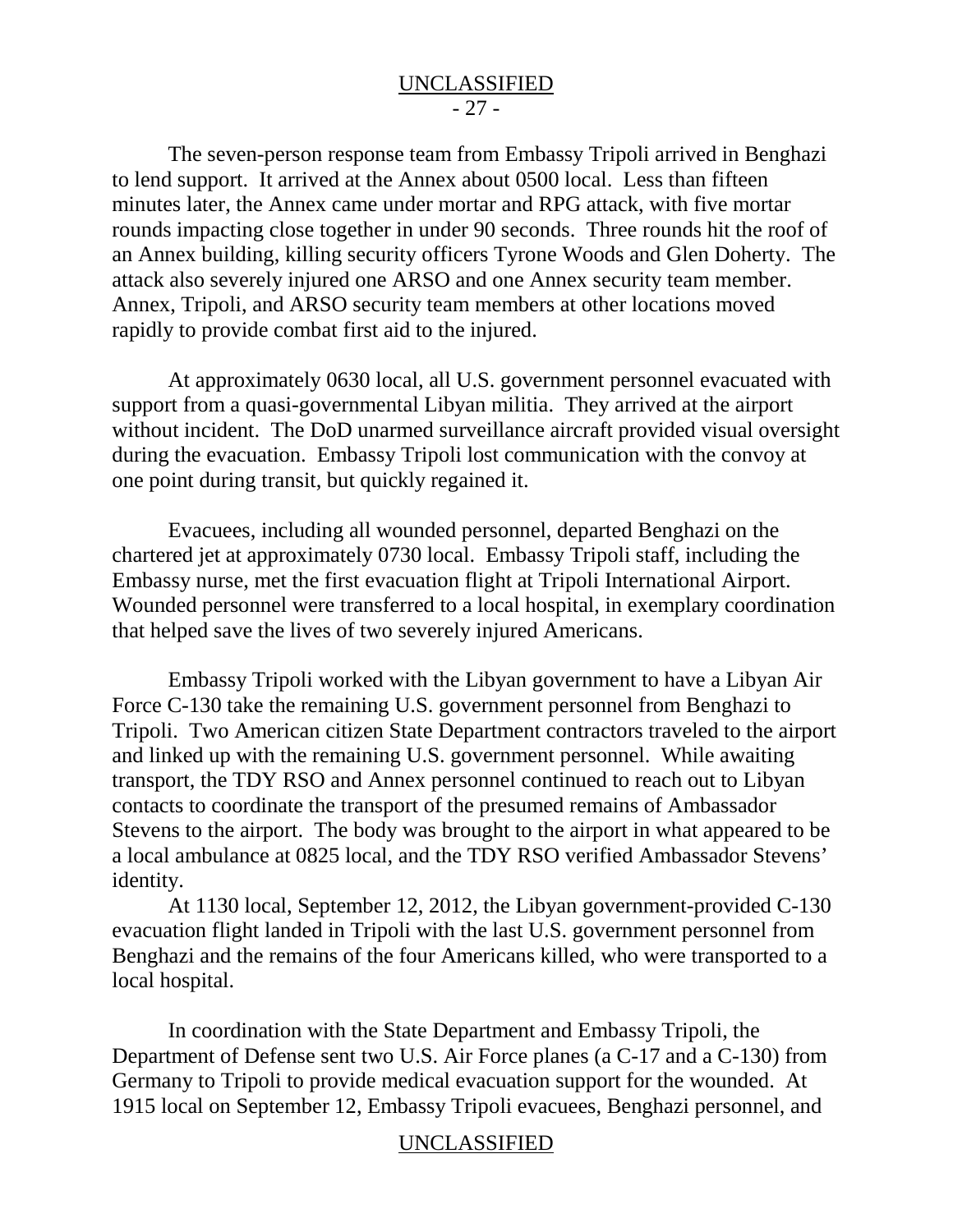## UNCLASSIFIED - 28 -

those wounded in the attacks departed Tripoli on the C-17 aircraft, with military doctors and nurses aboard providing en route medical care to the injured. The aircraft arrived at Ramstein Air Force Base at approximately 2230 (Tripoli time) on September 12, just over 24 hours after the attacks in Benghazi had commenced.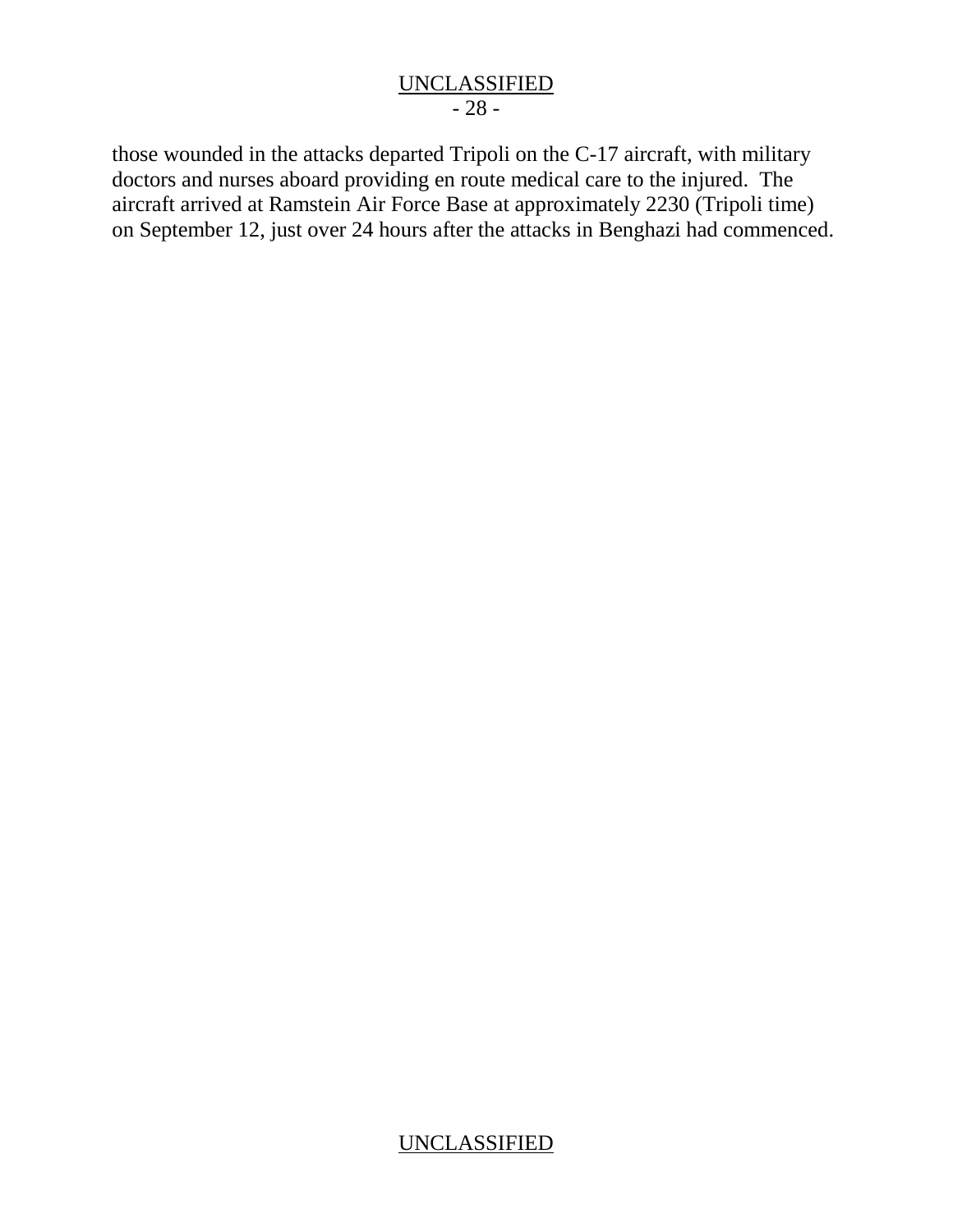## UNCLASSIFIED - 29 -

## **FINDINGS AND DISCUSSION**

## **1. The attacks in Benghazi were security-related, resulting in the deaths of four U.S. personnel after terrorists attacked two separate U.S. government facilities – the Special Mission compound (SMC) and the Annex.**

Identification of the perpetrators and their motivations are the subject of an ongoing FBI criminal investigation. The Board concluded that no protest took place before the Special Mission and Annex attacks, which were unanticipated in their scale and intensity.

### *ADEQUACY OF SECURITY SYSTEMS AND PROCEDURES PRIOR TO SEPTEMBER 11, 2012*

**2. Systemic failures and leadership and management deficiencies at senior levels within two bureaus of the State Department resulted in a Special Mission security posture that was inadequate for Benghazi and grossly inadequate to deal with the attack that took place.**

Through the course of its inquiry, the Board interviewed over 100 individuals, reviewed thousands of pages of documents, and viewed hours of video footage. On the basis of its comprehensive review of this information, the Board remains fully convinced that responsibility for the tragic loss of life, injuries, and damage to U.S. facilities and property rests solely and completely with the terrorists who perpetrated the attack.

### *Overriding Factors*

This is not to say, however, that there are no lessons to be learned. A recurring theme throughout the Board's work was one also touched upon by the Nairobi and Dar es Salaam ARBs in 1999. Simply put, in the months leading up to September 11, 2012, security in Benghazi was not recognized and implemented as a "shared responsibility" in Washington, resulting in stove-piped discussions and decisions on policy and security. Key decisions, such as the extension of the State Department presence in Benghazi until December 2012, or non-decisions in Washington, such as the failure to establish standards for Benghazi and to meet them, or the lack of a cohesive staffing plan, essentially set up Benghazi as a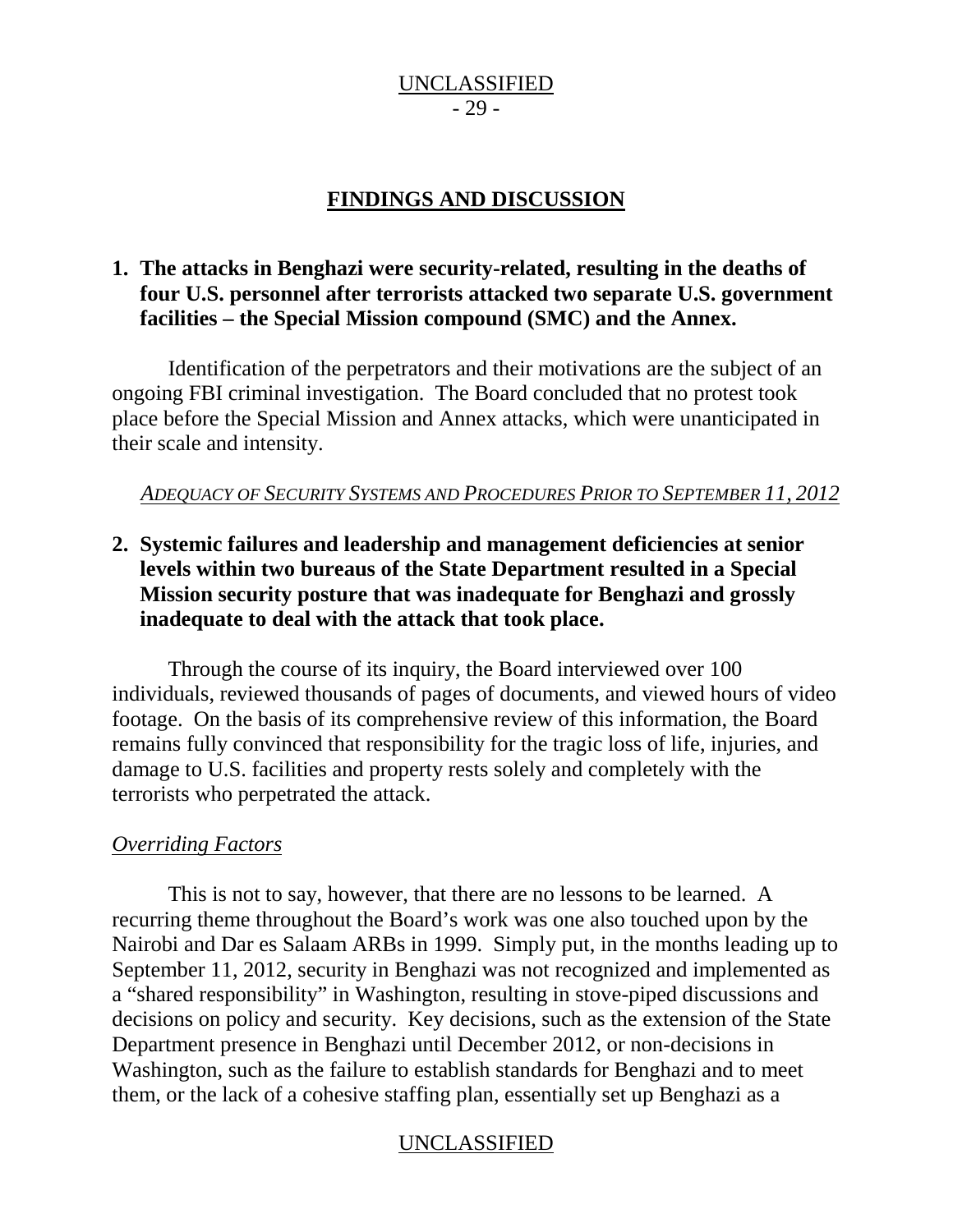floating TDY platform with successive principal officers often confined to the SMC due to threats and inadequate resources, and RSOs resorting to fieldexpedient solutions to correct security shortfalls.

Communication, cooperation, and coordination between Washington, Tripoli, and Benghazi occurred collegially at the working-level but were constrained by a lack of transparency, responsiveness, and leadership at senior bureau levels. The DS Bureau's action officers who worked on Libya are to be commended for their efforts within DS and across the Department to provide additional security resources to Benghazi. Action officers in the Bureau of Near Eastern Affairs' (NEA) Office of Maghreb Affairs and Executive Office showed similar dedication in collaborating on solutions with their DS counterparts and responding to TDY staffing demands. However, in DS, NEA, and at post, there appeared to be very real confusion over who, ultimately, was responsible and empowered to make decisions based on both policy and security considerations.

The DS Bureau showed a lack of proactive senior leadership with respect to Benghazi, failing to ensure that the priority security needs of a high risk, high threat post were met. At the same time, with attention in late 2011 shifting to growing crises in Egypt and Syria, the NEA Bureau's front office showed a lack of ownership of Benghazi's security issues, and a tendency to rely totally on DS for the latter. The Board also found that Embassy Tripoli leadership, saddled with their own staffing and security challenges, did not single out a special need for increased security for Benghazi.

Further shortfalls in Washington coordination were manifested by the flawed process by which Special Mission Benghazi's extension until the end of December 2012 was approved, a decision that did not take security considerations adequately into account. The result was the continuation of Special Mission Benghazi with an uncertain future and a one-year expiration date that made allocations of resources for security upgrades and personnel assignments difficult.

Another key driver behind the weak security platform in Benghazi was the decision to treat Benghazi as a temporary, residential facility, not officially notified to the host government, even though it was also a full time office facility. This resulted in the Special Mission compound being excepted from office facility standards and accountability under the Secure Embassy Construction and Counterterrorism Act of 1999 (SECCA) and the Overseas Security Policy Board (OSPB). Benghazi's initial platform in November 2011 was far short of OSPB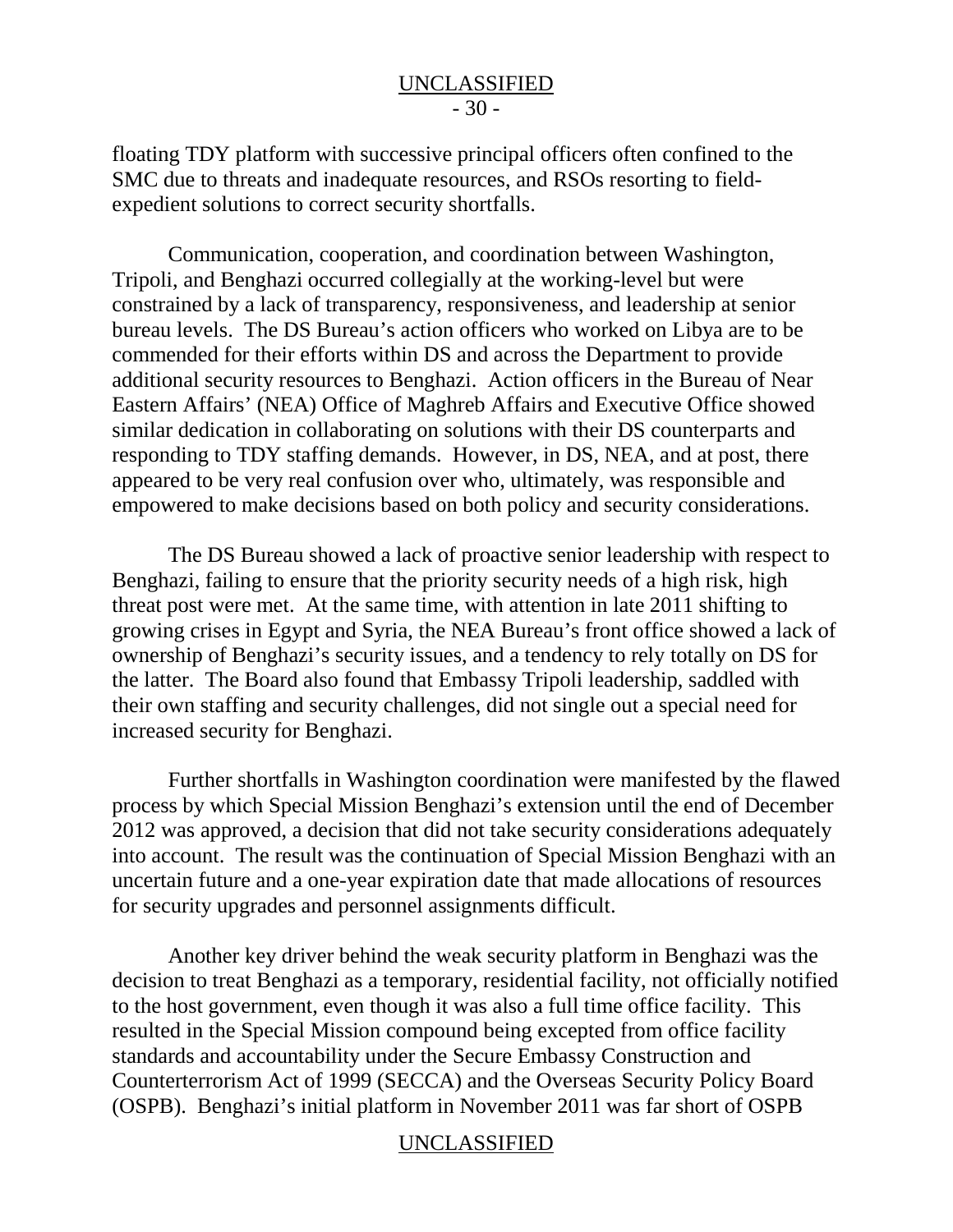standards and remained so even in September 2012, despite multiple fieldexpedient upgrades funded by DS. (As a temporary, residential facility, SMC was not eligible for OBO-funded security upgrades.) A comprehensive upgrade and risk-mitigation plan did not exist, nor was a comprehensive security review conducted by Washington for Benghazi in 2012. The unique circumstances surrounding the creation of the mission in Benghazi as a temporary mission outside the realm of permanent diplomatic posts resulted in significant disconnects and support gaps.

### *Personnel*

The Board found the short-term, transitory nature of Benghazi's staffing to be another primary driver behind the inadequate security platform in Benghazi. Staffing was at times woefully insufficient considering post's security posture and high risk, high threat environment. The end result was a lack of institutional knowledge and mission capacity which could not be overcome by talent and hard work alone, although the Board found ample evidence of both in those who served there. The situation was exacerbated by the lack of Locally Employed Staff (LES) who would normally provide a backstop of continuity, local knowledge, and language ability. This staffing "churn" had significant detrimental effects on the post's ability to assess adequately both the political and security environment, as well as to provide the necessary advocacy and follow-through on major, essential security upgrades.

The Board determined that DS staffing levels in Benghazi after Embassy Tripoli re-opened were inadequate, decreasing significantly after then-Special Envoy Stevens' departure in November 2011. Although a full complement of five DS agents for Benghazi was initially projected, and later requested multiple times, Special Mission Benghazi achieved a level of five DS agents (not counting DoDprovided TDY Site Security Team personnel sent by Embassy Tripoli) for only 23 days between January 1-September 9, 2012.

As it became clear that DS would not provide a steady complement of five TDY DS agents to Benghazi, expectations on the ground were lowered by the daunting task of gaining approvals and the reality of an ever-shifting DS personnel platform. From discussions with former Benghazi-based staff, Board members concluded that the persistence of DS leadership in Washington in refusing to provide a steady platform of four to five DS agents created a resignation on the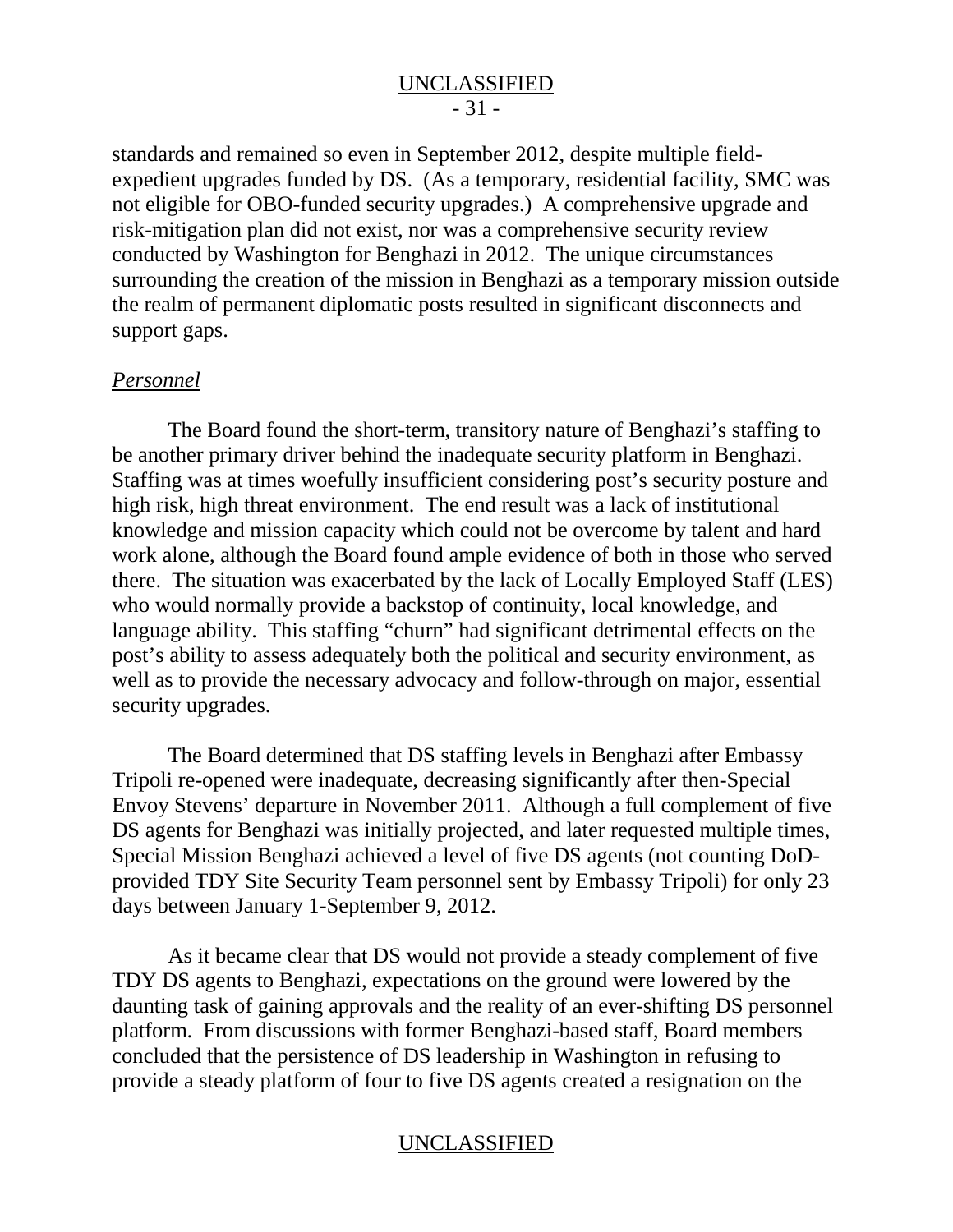part of post about asking for more. The TDY DS agents resorted to doing the best they could with the limited resources provided.

Furthermore, DS's reliance on volunteers for TDY positions meant that the ARSOs in Benghazi often had relatively little or no prior DS program management or overseas experience. For a time, more experienced RSOs were sent out on longer term TDYs, but even that appeared to diminish after June 2012, exactly at the time the security environment in Benghazi was deteriorating further. It bears emphasizing, however, that the Board found the work done by these often junior DS agents to be exemplary. But given the threat environment and with very little operational oversight from more experienced, senior colleagues, combined with an under-resourced security platform, these agents were not well served by their leadership in Washington. The lack of Arabic-language skills among most American personnel assigned to Benghazi and the lack of a dedicated LES interpreter and sufficient local staff also served as a barrier to effective communication and situational awareness at the Special Mission.

Required security training for DS agents prior to service in Benghazi consisted of the High Threat Training Course (HTTC). However, domesticallybased DS agents who had not served abroad did not have the opportunity to receive RSO training before serving in Benghazi. In addition, after April 2012 all personnel scheduled to serve in Libya for over 30 days were required to take the Foreign Affairs Counter Threat (FACT) training. IMOs, who also served as the "management officer" at post, did not, as a prerequisite, receive any basic management or General Services Officer (GSO) training to prepare them for their duties.

The Board determined that reliance on February 17 for security in the event of an attack was misplaced, even though February 17 had been considered to have responded satisfactorily to previous, albeit less threatening, incidents. The four assigned February 17 guards were insufficient and did not have the requisite skills and reliability to provide a reasonable level of security on a 24/7 basis for an eightacre compound with an extended perimeter wall. In the days prior to the attack and on September 11, 2012, one was absent. Over the course of its inquiry, the Board also learned of troubling indicators of February 17's loyalties and its readiness to assist U.S. personnel. In the weeks preceding the Ambassador's arrival, February 17 had complained about salaries and the lack of a contract for its personnel. At the time of the attacks, February 17 had ceased accompanying Special Mission vehicle movements in protest. The Blue Mountain Libya (BML)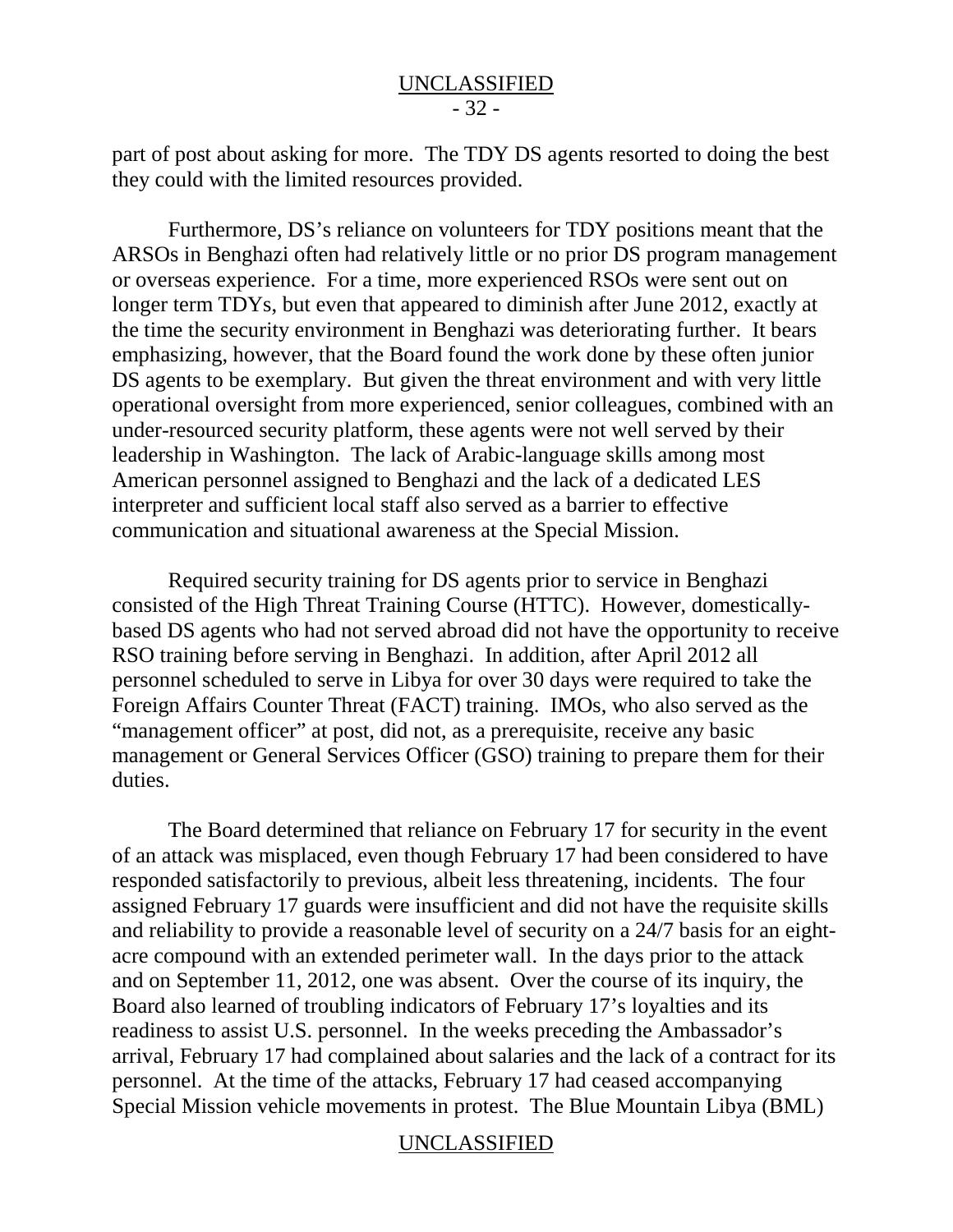unarmed guards, whose primary responsibilities were to provide early warning and control access to the SMC, were also poorly skilled.

#### *Physical Security*

Given the threat environment, the physical security platform in Benghazi was inadequate. It is incumbent upon the Board, however, to acknowledge that several upgrades and repairs took place over 2012. DS provided additional funding for the Local Guard Force (LGF), February 17, and residential security upgrades, including heightening the outer perimeter wall, safety grills on safe area egress windows that helped save the life of ARSO 1 on the night of September 11, concrete jersey barriers, manual drop-arm vehicle barriers, a steel gate for the Villa C safe area, some locally manufactured steel doors, sandbag fortifications, security cameras, some additional security lighting, guard booths, and an Internal Defense Notification System. Because OBO does not fund security upgrades for "temporary" facilities, DS also identified non-traditional funding streams to fund physical security upgrades and worked with the IMOs, NEA and Embassy Tripoli to move funds and supplies to Benghazi. The Engineering Security Office (ESO) in Cairo provided strong technical support and regularly visited. Following the June 2012 IED incident, which blew a large hole in the compound wall, DS, OBO, Tripoli, NEA and ESO Cairo immediately responded to Benghazi's request for assistance. Tripoli identified OBO funds that could be used to fix the wall, and ESO Cairo traveled to Benghazi on June 8 to provide technical support. The TDY IMOs worked tirelessly with the RSOs, Tripoli procurement and financial management staff, and Libyan professionals on statements of work, contracts and funding for the emergency repair of the SMC wall and for the other physical security upgrades, as well as ongoing electrical repairs. New upgrades remained a challenge, however, due to a lack of cash reserves and contract and procurement expertise, which meant Benghazi had to rely on Tripoli for further processing.

The Board found, however, that Washington showed a tendency to overemphasize the positive impact of physical security upgrades, which were often field-expedient improvements to a profoundly weak platform, while generally failing to meet Benghazi's repeated requests to augment the numbers of TDY DS personnel. The insufficient Special Mission compound security platform was at variance with the appropriate Overseas Security Policy Board (OSPB) standards with respect to perimeter, interior security, and safe areas. Benghazi was also under-resourced with regard to certain needed security equipment.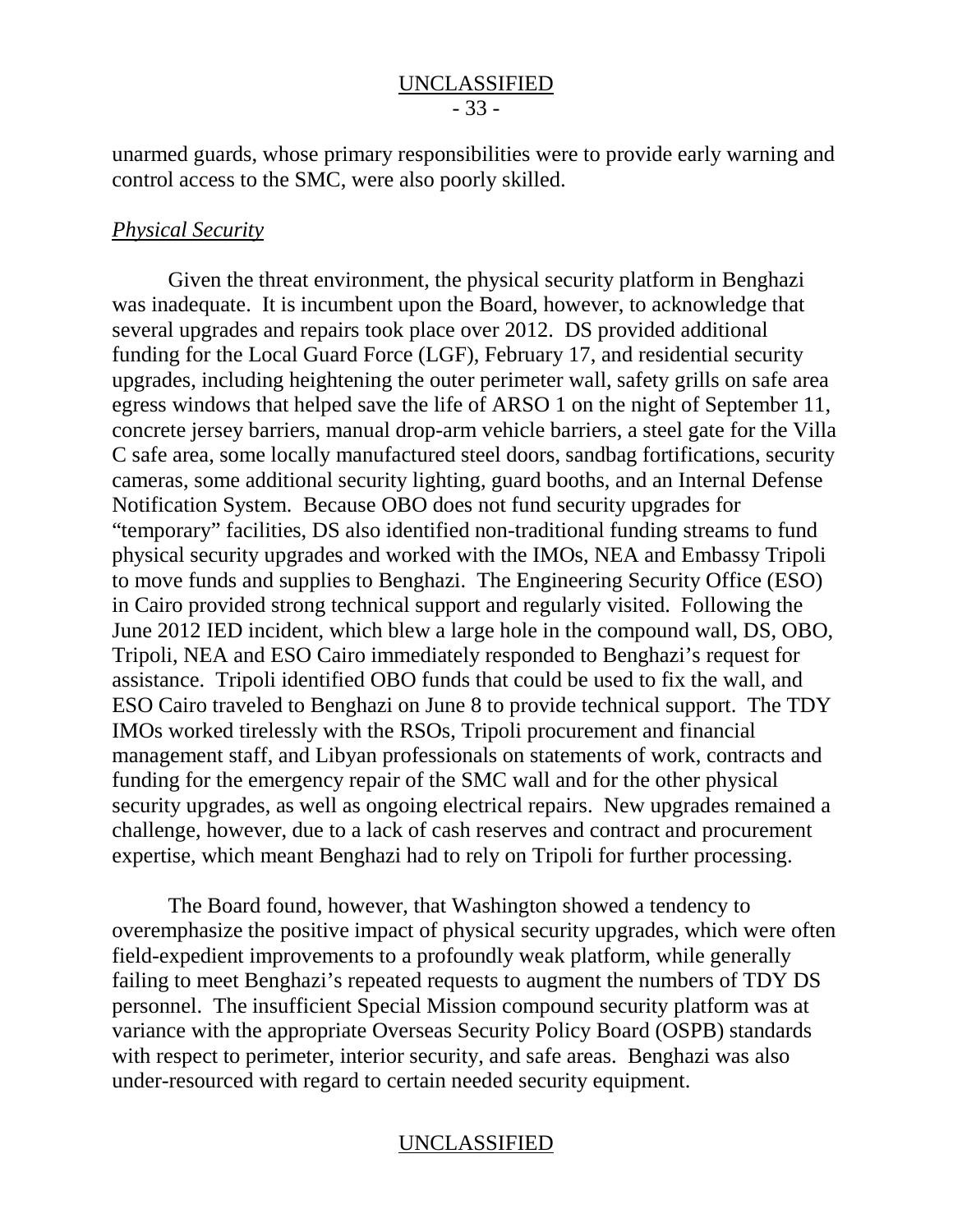## *Security Planning*

Post and the Department were well aware of the anniversary of the September 11, 2001, terrorist attacks, although DS did not issue a worldwide caution cable to posts related to the anniversary. Ambassador Stevens and his DS agents had taken the anniversary into account by deciding to hold all meetings at the SMC that day rather than making any moves outside.

The Ambassador chose to travel to Benghazi that week, independent of Washington, as per standard practice. Timing for his trip was driven in part by commitments in Tripoli, as well as a staffing gap between principal officers in Benghazi. His trip had been put off earlier in the summer, and the September 10- 14 dates were not decided upon well in advance. The Board found that plans for the Ambassador's trip provided for minimal close protection security support, and that Embassy country team members were not fully aware of planned movements off compound. The Ambassador did not see a direct threat of an attack of this nature and scale on the U.S. Mission in the overall negative trendline of security incidents from spring to summer 2012. His status as the leading U.S. government advocate on Libya policy, and his expertise on Benghazi in particular, caused Washington to give unusual deference to his judgments.

### *IMPLEMENTATION OF SECURITY SYSTEMS AND PROCEDURES ON SEPTEMBER 11-12, 2012*

**3. Notwithstanding the proper implementation of security systems and procedures and remarkable heroism shown by American personnel, those systems themselves and the Libyan response fell short in the face of a series of attacks that began with the sudden penetration of the Special Mission compound by dozens of armed attackers.** In short, Americans in Benghazi and their Tripoli colleagues did their best with what they had, which, in the end, was not enough to prevent the loss of lives of Ambassador Stevens, Sean Smith, Tyrone Woods, and Glen Doherty. At the same time, U.S. security professionals prevented a further loss of life and helped ensure the safe evacuation of remaining American personnel in Benghazi 12 hours after the attacks began.

As noted in the preceding section, physical security at the Special Mission was insufficient. The SMC perimeter was breached immediately, providing no reaction time to the five DS agents on compound. There was no advance warning regarding the group of attackers approaching outside the SMC prior to the attack,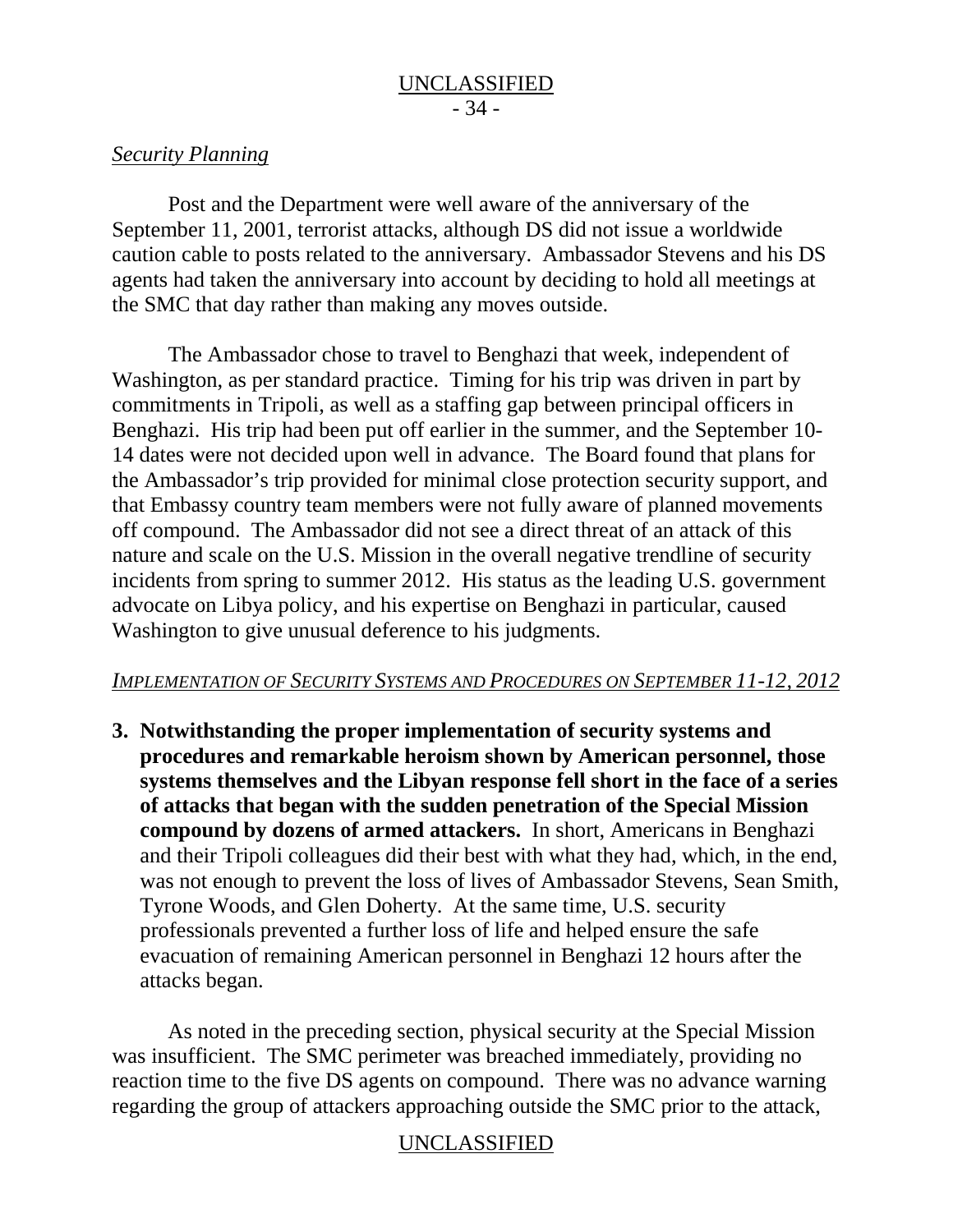### UNCLASSIFIED - 35 -

and no sign of them on surveillance cameras outside the C1 gate until the attack was underway. The Board learned that, as of the time of the attacks, the Special Mission compound had received additional surveillance cameras, which remained in boxes uninstalled, as technical support to install them had not yet visited post. In addition, the camera monitor in the local guard force booth next to the C1 gate was inoperable on the day of the attacks, a repair which also awaited the arrival of a technical team.

Some aspects of physical security upgrades did perform as intended – in particular, the safe area in Villa C, which prevented intruders from entering and the TOC door, which protected the DS agents from attackers trying to enter. Also, the installation of exits in the window grates of the Villa C safe area allowed ARSO 1 to escape the fire, and those exits were the entry point for him and other DS agents and Annex personnel to make multiple attempts to rescue and recover Sean Smith and Ambassador Stevens.

The Board found the responses by both BML and February 17 to be inadequate. No BML guards were present outside the compound immediately before the attack ensued, although perimeter security was one of their responsibilities, and there is conflicting information as to whether they sounded any alarms prior to fleeing the C1 gate area to other areas of the SMC. Although the unarmed BML guards could not be expected to repel an attack, they had core responsibility for providing early warning and controlling access to the compound, which they had not always performed well in the past. In the final analysis, the Board could not determine exactly how the C1 gate at the Special Mission compound was breached, but the speed with which attackers entered raised the possibility that BML guards left the C1 pedestrian gate open after initially seeing the attackers and fleeing the vicinity. They had left the gate unlatched before.

The Board's inquiry found little evidence that the armed February 17 guards alerted Americans at the SMC to the attack or summoned a February 17 militia presence to assist expeditiously once the attack was in progress – despite the fact that February 17 members were paid to provide interior security and a quick reaction force for the SMC and the fact that February 17 barracks were in the close vicinity, less than 2 km away from the SMC. A small number of February 17 militia members arrived at Villa C nearly an hour after the attack began. Although some February 17 members assisted in efforts to search for Ambassador Stevens in the smoke-filled Villa C building, the Board found little evidence that February 17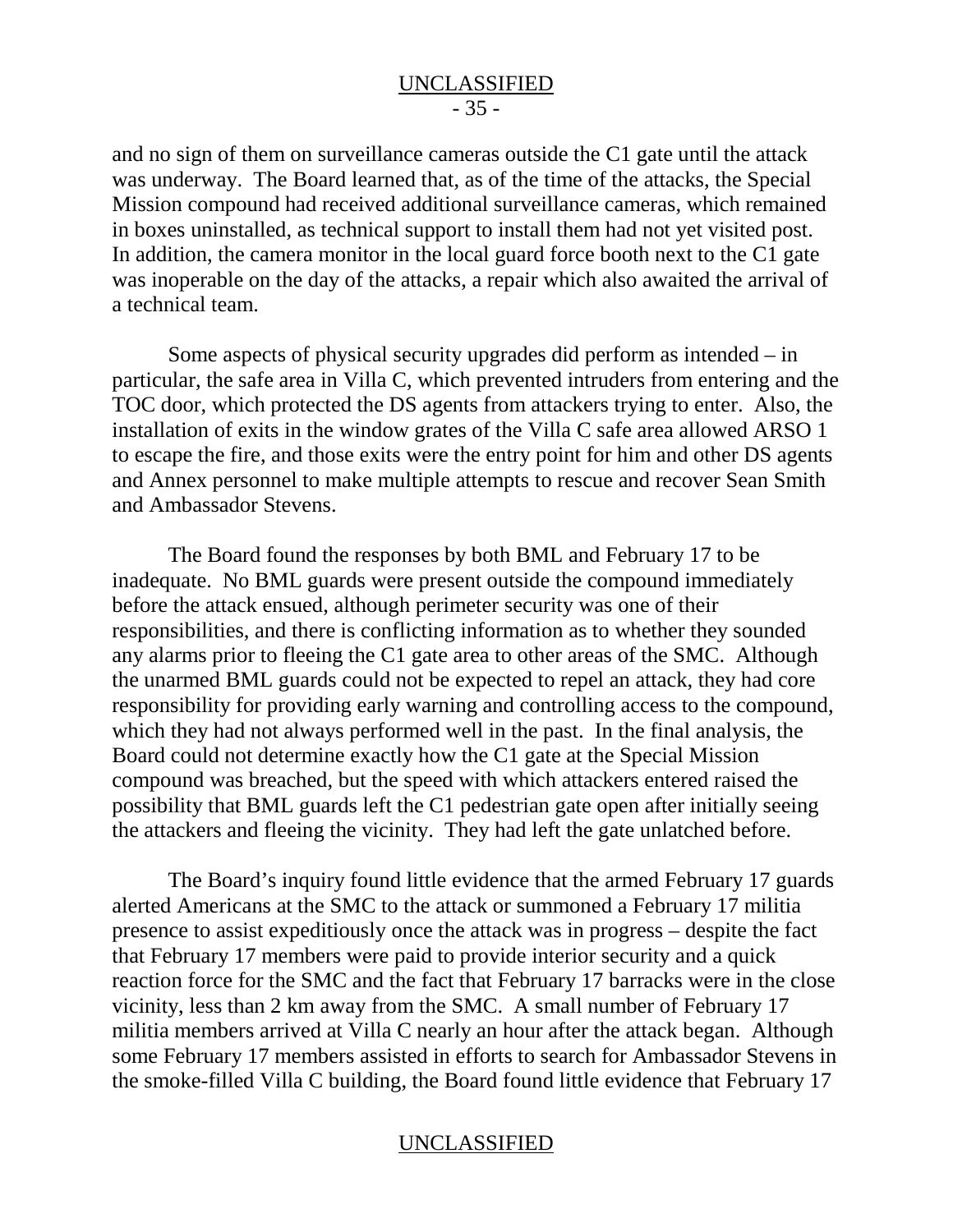contributed meaningfully to the defense of the Special Mission compound, or to the evacuation to the airport that took place on the morning of September 12.

In contrast, DS and Annex personnel on the ground in Benghazi performed with courage and an overriding desire to protect and rescue their colleagues, in a near impossible situation. The multiple trips that the DS agents and Annex security team members made into a burning, smoke-filled building in attempts to rescue Sean Smith and Ambassador Stevens showed readiness to risk life and limb to save others. They ultimately were unable to save Sean Smith and Ambassador Stevens, due to the intensity of the heat and smoke and a lack of resources, including breathing apparatus. The DS agents' decision to depart the SMC without the Ambassador came after they had all suffered smoke inhalation due to multiple rescue attempts, and amidst a renewed attack that continued as they departed the compound. The Board members believe every possible effort was made to protect, rescue, and recover Ambassador Stevens and Sean Smith, and that the bravery of the DS agents present in Benghazi helped prevent a further loss of life, particularly given their assistance in defending the Annex.

The Board found that the lack of non-lethal crowd control options also precluded a more vigorous defense of the SMC. The Board also determined that the lack of fire safety equipment severely impacted the Ambassador's and Sean Smith's ability to escape the deadly smoke conditions. On the other hand, the DS agents' tactical driving training, as well as their fully-armored vehicle, saved their lives when they were attacked by weapons fire en route from the SMC to the Annex. In addition, the DS emergency medical training and the DS-issued personal medical kit saved an ARSO's life after he was severely injured by a mortar attack at the Annex.

The Board found the Libyan government's response to be profoundly lacking on the night of the attacks, reflecting both weak capacity and a near total absence of central government influence in Benghazi. The Libyan government did facilitate assistance from a quasi-governmental militia that supported the evacuation of U.S. government personnel to Benghazi airport. It also facilitated the departure of the charter plane carrying the Tripoli rescue team to Benghazi, and provided a Libyan Air Force C-130 that was used to evacuate remaining personnel and the bodies of the deceased from Benghazi on the morning of September 12.

Washington-Tripoli-Benghazi communication, cooperation, and coordination on the night of the attacks were effective, despite multiple channels of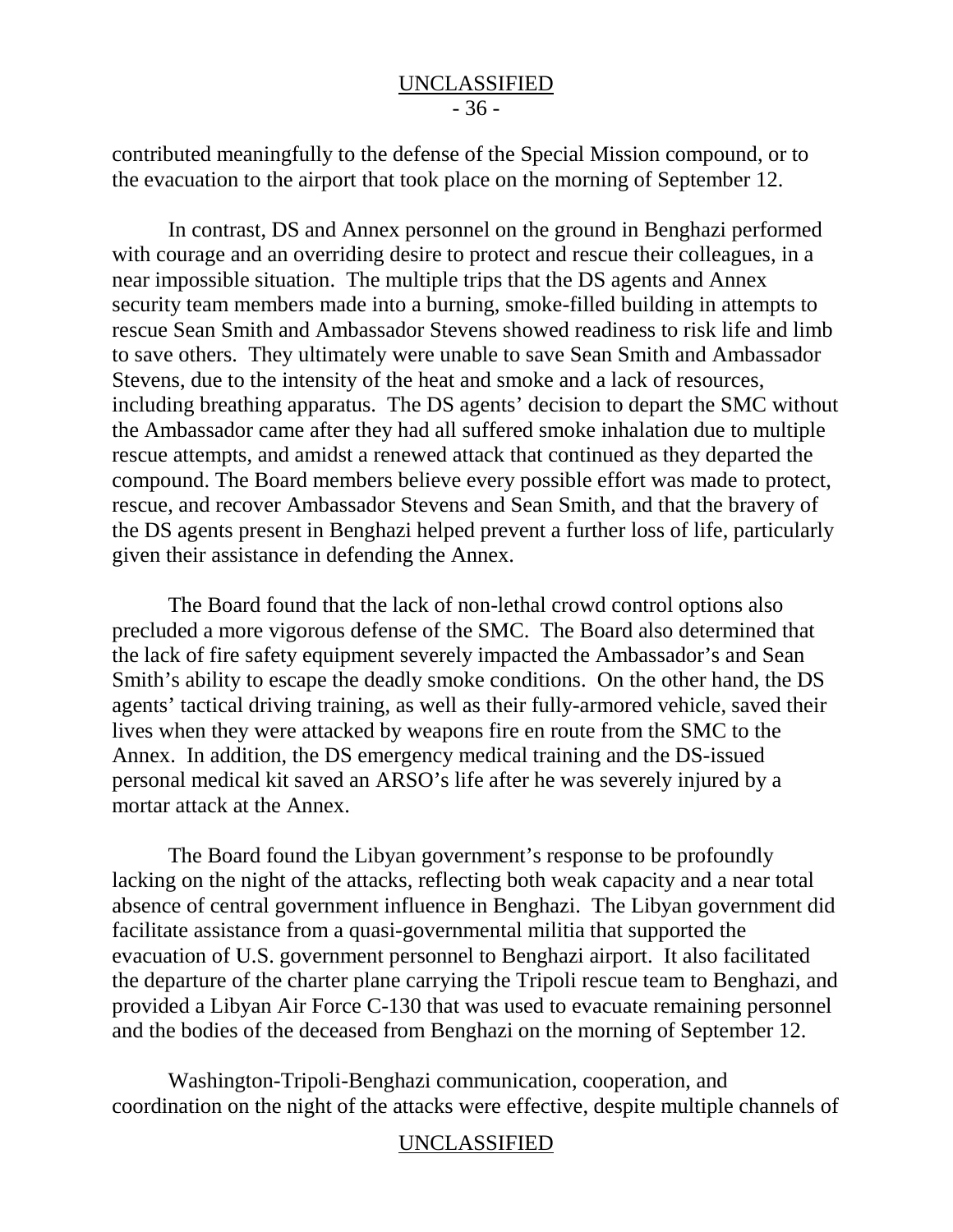## UNCLASSIFIED - 37 -

communication among Washington, Tripoli, Benghazi, and AFRICOM headquarters in Stuttgart, as well as multiple channels of communication within Washington itself. Embassy Tripoli served as a lifeline to Benghazi throughout the attacks, marshalling support from Washington, Stuttgart and elsewhere, including quickly organizing the charter plane that sent the seven-person reinforcement team to Benghazi. At the direction of AFRICOM, DoD moved a remotely piloted, unarmed surveillance aircraft to Benghazi, which arrived over the SMC shortly before the DS team departed. A second remotely piloted, unarmed surveillance aircraft relieved the first, and monitored the eventual evacuation of personnel from the Annex to Benghazi airport later on the morning of September 12.

Embassy Tripoli staff showed absolute dedication and teamwork in mobilizing to respond to the crisis, with the DCM, DATT, Political, and other country team sections reaching out to a wide range of contacts in Tripoli and Benghazi to secure support; the Public Affairs team monitoring social media sites and recording a log of Mission calls; the Embassy nurse providing invaluable guidance on caring for the wounded evacuated from Benghazi; and a Consular officer donating blood that helped save the life of a wounded colleague. Throughout the crisis, the Acting NEA Assistant Secretary provided crucial leadership guidance to Embassy Tripoli's DCM, and Embassy Tripoli's RSO offered valuable counsel to the DS agents in Benghazi.

The interagency response was timely and appropriate, but there simply was not enough time given the speed of the attacks for armed U.S. military assets to have made a difference. Senior-level interagency discussions were underway soon after Washington received initial word of the attacks and continued through the night. The Board found no evidence of any undue delays in decision making or denial of support from Washington or from the military combatant commanders. Quite the contrary: the safe evacuation of all U.S. government personnel from Benghazi twelve hours after the initial attack and subsequently to Ramstein Air Force Base was the result of exceptional U.S. government coordination and military response and helped save the lives of two severely wounded Americans. In addition, at the State Department's request, the Department of Defense also provided a Marine FAST (Fleet Antiterrorism Security Team) as additional security support for Embassy Tripoli on September 12.

Overall, communication systems on the night of the attacks worked, with a near-constant information flow among Benghazi, Tripoli, and Washington. Cell phones were the main method of contact, but lacked redundancy. Radio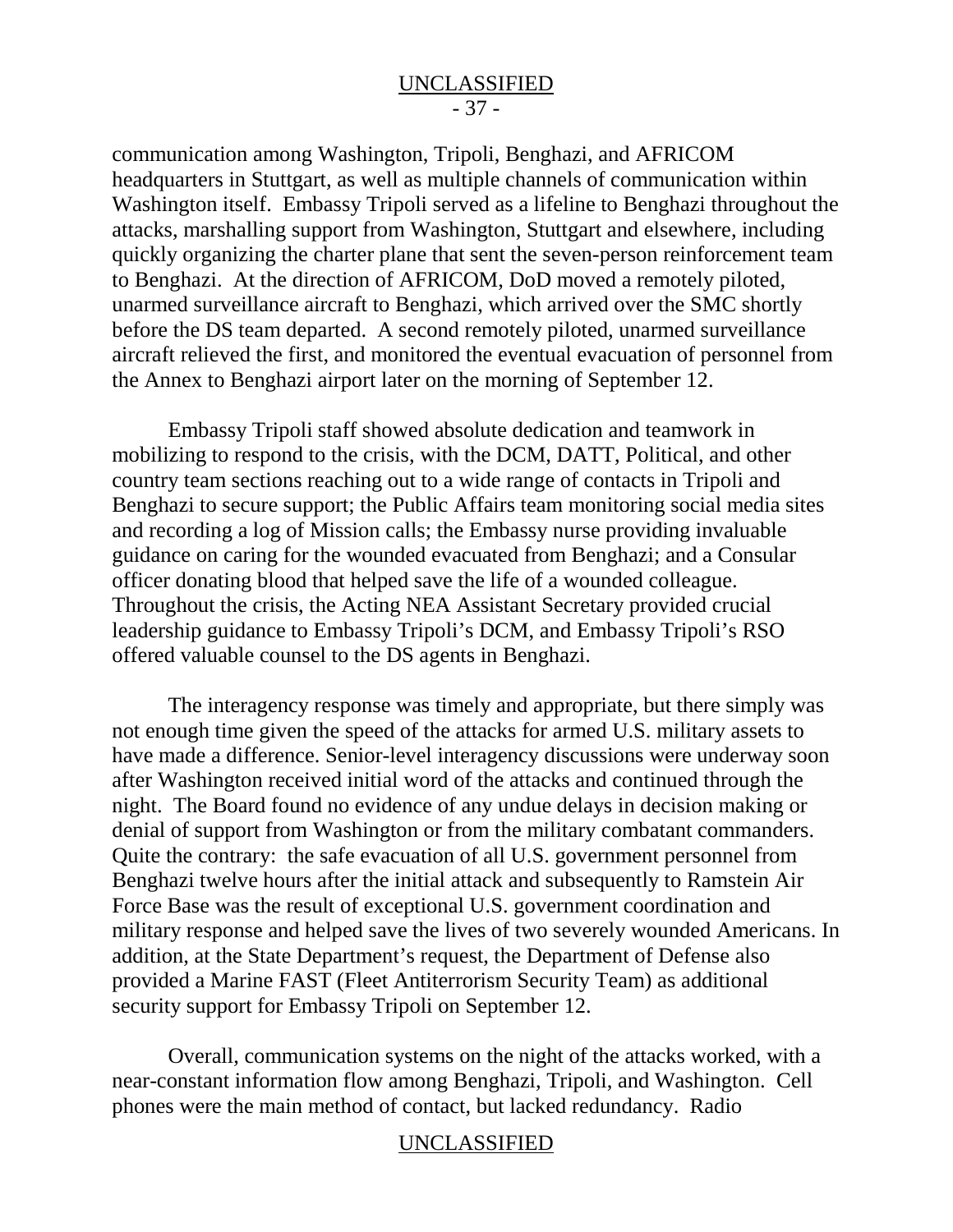communications between the Annex and the SMC also worked well, thanks to prior coordination between the two.

Shortly after receiving the initial notification from Embassy Tripoli at approximately 1545 EST, the State Department Operations Center notified the interagency, including the White House, of the Special Mission attack by secure conference call and email alerts. The Operations Center and the Diplomatic Security Command Center (DSCC) were exemplary in eliciting information from Tripoli- and Benghazi-based colleagues without overloading them.

#### *IMPACT OF INTELLIGENCE AND INFORMATION AVAILABILITY*

## **4. The Board found that intelligence provided no immediate, specific tactical warning of the September 11 attacks. Known gaps existed in the intelligence community's understanding of extremist militias in Libya and the potential threat they posed to U.S. interests, although some threats were known to exist**.

Terrorist networks are difficult to monitor, and the Board emphasizes the conclusion of previous accountability review boards that vulnerable missions cannot rely on receiving specific warning intelligence. Similarly, the lack of specific threat intelligence does not imply a lessening of probability of a terrorist attack. The Board found that there was a tendency on the part of policy, security and other U.S. government officials to rely heavily on the probability of warning intelligence and on the absence of specific threat information. The result was possibly to overlook the usefulness of taking a hard look at accumulated, sometimes circumstantial information, and instead to fail to appreciate threats and understand trends, particularly based on increased violence and the targeting of foreign diplomats and international organizations in Benghazi. The latter information failed to come into clear relief against a backdrop of the lack of effective governance, widespread and growing political violence and instability and the ready availability of weapons in eastern Libya. There were U.S. assessments that provided situational awareness on the persistent, general threat to U.S. and Western interests in eastern Libya, including Benghazi. Board members, however, were struck by the lack of discussion focused specifically on Benghazi.

Benghazi's threat environment had been generally deteriorating since the "gelatina" bomb was thrown over the SMC fence on April 6, but was not judged to have reached a critical point before September 11. The July 7 elections, about